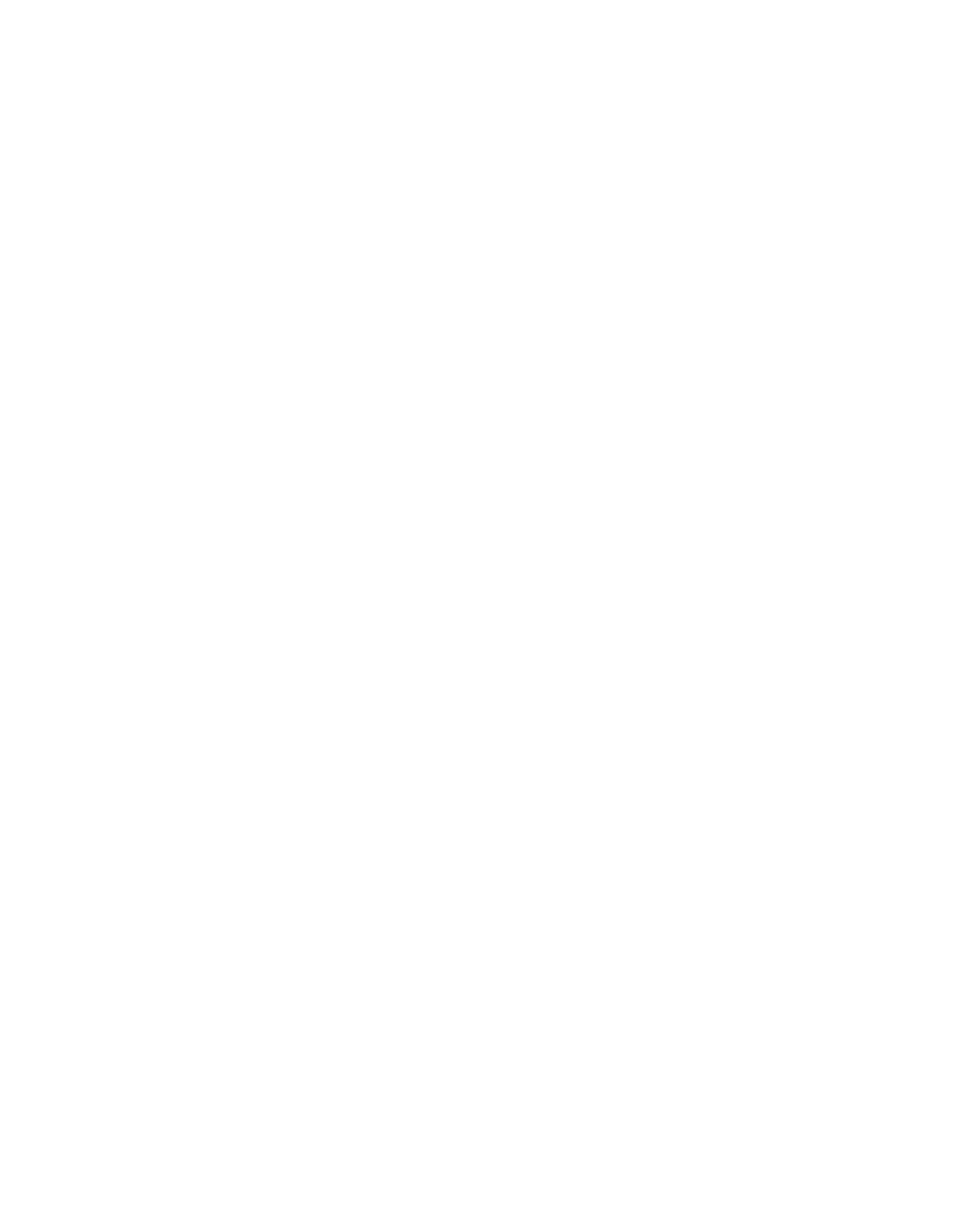## **Road Map:**

# **Monetary and Financial Sector Policies for 2017 and Beyond**



*Delivered by* **Dr. Indrajit Coomaraswamy Governor Central Bank of Sri Lanka** *3 January 2017*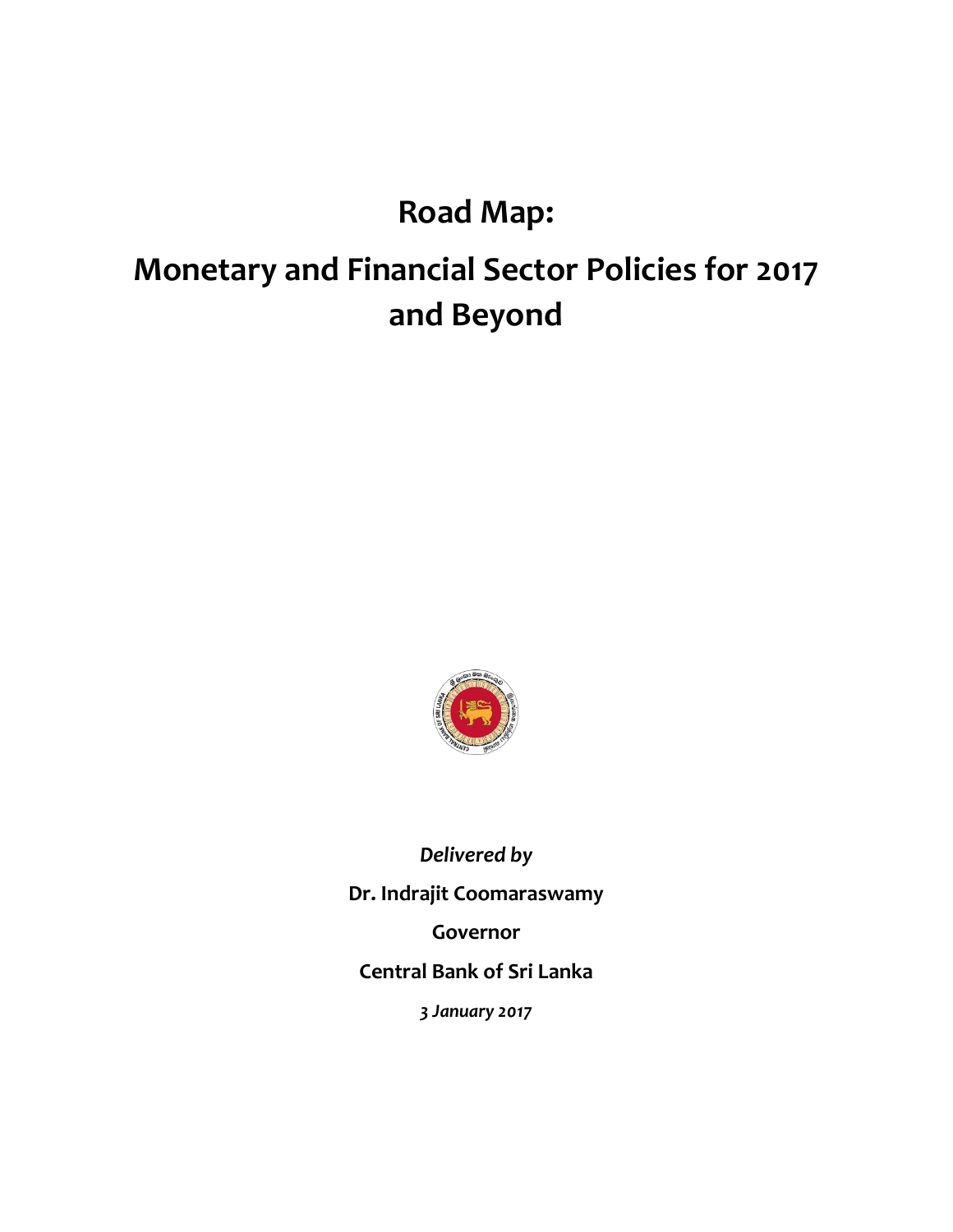## **1. Introduction**

Your Excellencies, Members of the Monetary Board, Deputy Governors and Officials of the Central Bank, Distinguished Invitees, Ladies and Gentlemen,

The presentation of the **Road Map** is a very important tradition that was initiated by the Central Bank in 2007 and this is the 10<sup>th</sup> statement in that tradition that we are presenting today. It is our belief that sharing our **policy direction** would make our policies for the mediumterm more **predictable** and **transparent**, and would help you in shaping your own plans and operational modalities in the future. It will also ensure **greater clarity** regarding our policies and actions.

In this context, we believe that **harmonisation of purpose and better coordination among private sector and public sector operations** would enhance the effective implementation of our policies and measures, thereby helping to achieve our common development goals.

So, let me warmly welcome you to the presentation of this year's Road Map.

Ladies and Gentlemen, as you aware, the **core objectives of the Central Bank are the attainment of economic and price stability and the maintenance of financial system stability** with a view to encouraging and promoting the development of productive resources of Sri Lanka. We attach the highest priority to delivering collectively on the mandates given to us. The considerable resources of the Central Bank of Sri Lanka are focused on achieving these objectives on a sustained basis and on performing the important agency and ancillary functions bestowed upon us effectively.

During 2016, we have implemented several proactive policy measures in order to ensure economic and price stability. These policies have helped **curb demand pressures in the economy and maintain inflation at a low level**. At the same time, we have introduced several policies related to the **financial sector** with the view of **strengthening**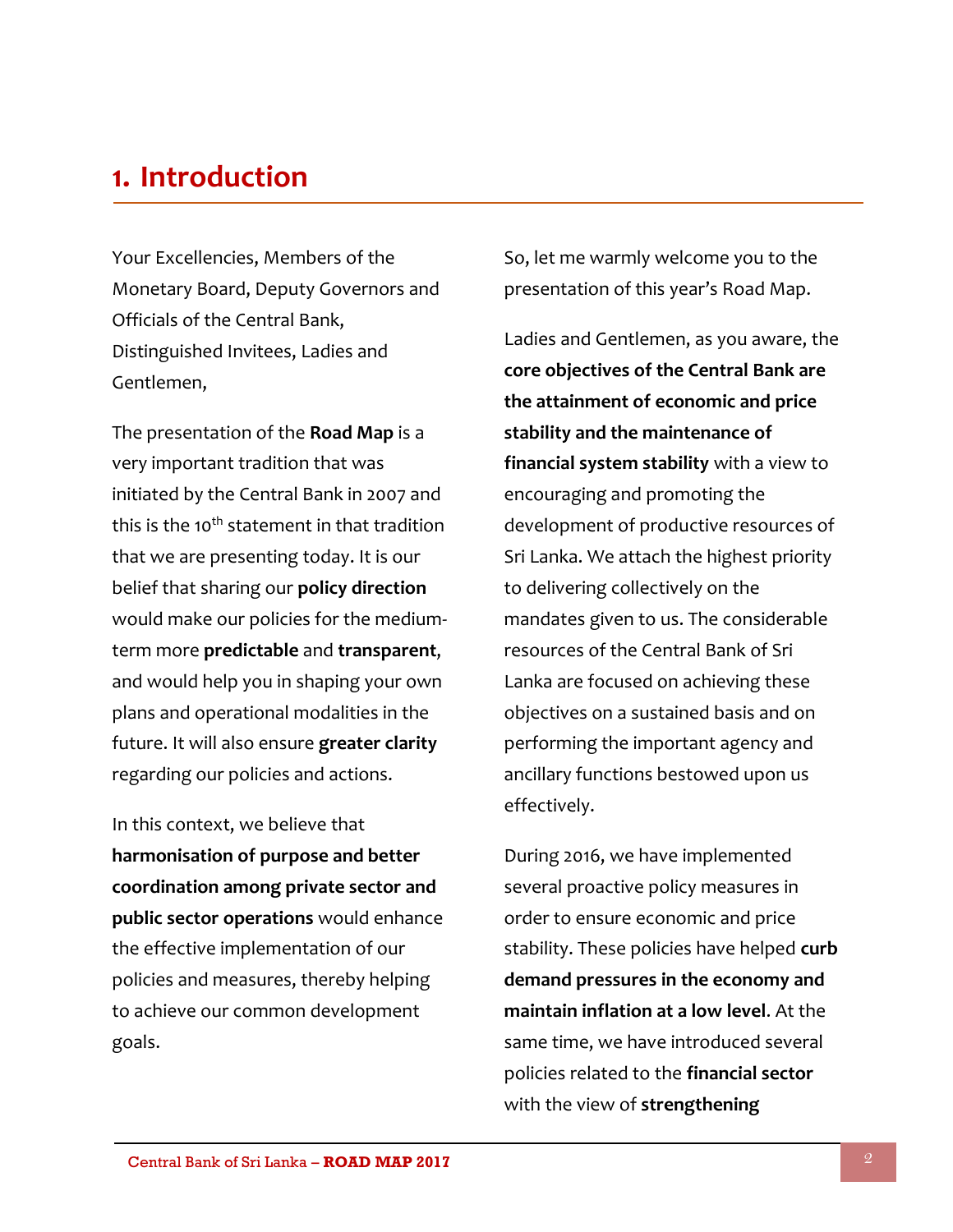**institutions** and ensuring effective and active markets as well as safe and sound **payment mechanisms**.

In addition to our core functions related to the key objectives I have just outlined, we have performed a number of **agency and ancillary functions**, thus contributing to enhance the overall performance of the economy.

The Central Bank manages the **Public Debt** to ensure that the government's financing needs and its payment obligations are met at the lowest possible cost over the medium- to longterm, consistent with a prudent degree of risk. The **Exchange Control** Department also initiated a number of measures in order to create a more conducive environment for both local and foreign investors. The new **Foreign Exchange Act** is designed to effect further improvements in this regard. A number of measures will be taken in the medium term to further relax foreign exchange transactions. The Central Bank is also the manager of the **Employees' Provident Fund**, which is the largest superannuation fund in the country. Through the activities of the **Regional Development** Department and the provincial offices, the Central Bank seeks to strengthen the delivery of credit to the agriculture sector and to small and medium scale enterprises as well as the microfinance sector, thus facilitating greater financial inclusion. Also, as the sole authority for issuing **currency**, the Bank has continued to ensure that all cash transactions take place smoothly.

We consider that communication is an integral part in pursuing policy actions and discharging our responsibilities. Considering the utmost importance of **clear communication** and **enhanced transparency**, we attach priority to formulating our policies in a **forward looking manner**, which will help economic agents to make their economic decisions in a more informed manner.

Ladies and Gentlemen, today, we are living in a **challenging world**. Sri Lanka is gradually transforming to an upper middle income economy. However, the objectives of the government and the aspirations of the people cannot be met through "**business as usual**" on the part of the public and private sectors. Government policy making needs to be **proactive**. It has to be **more data driven** and **less influenced by short-term political expedience**. Equally, the private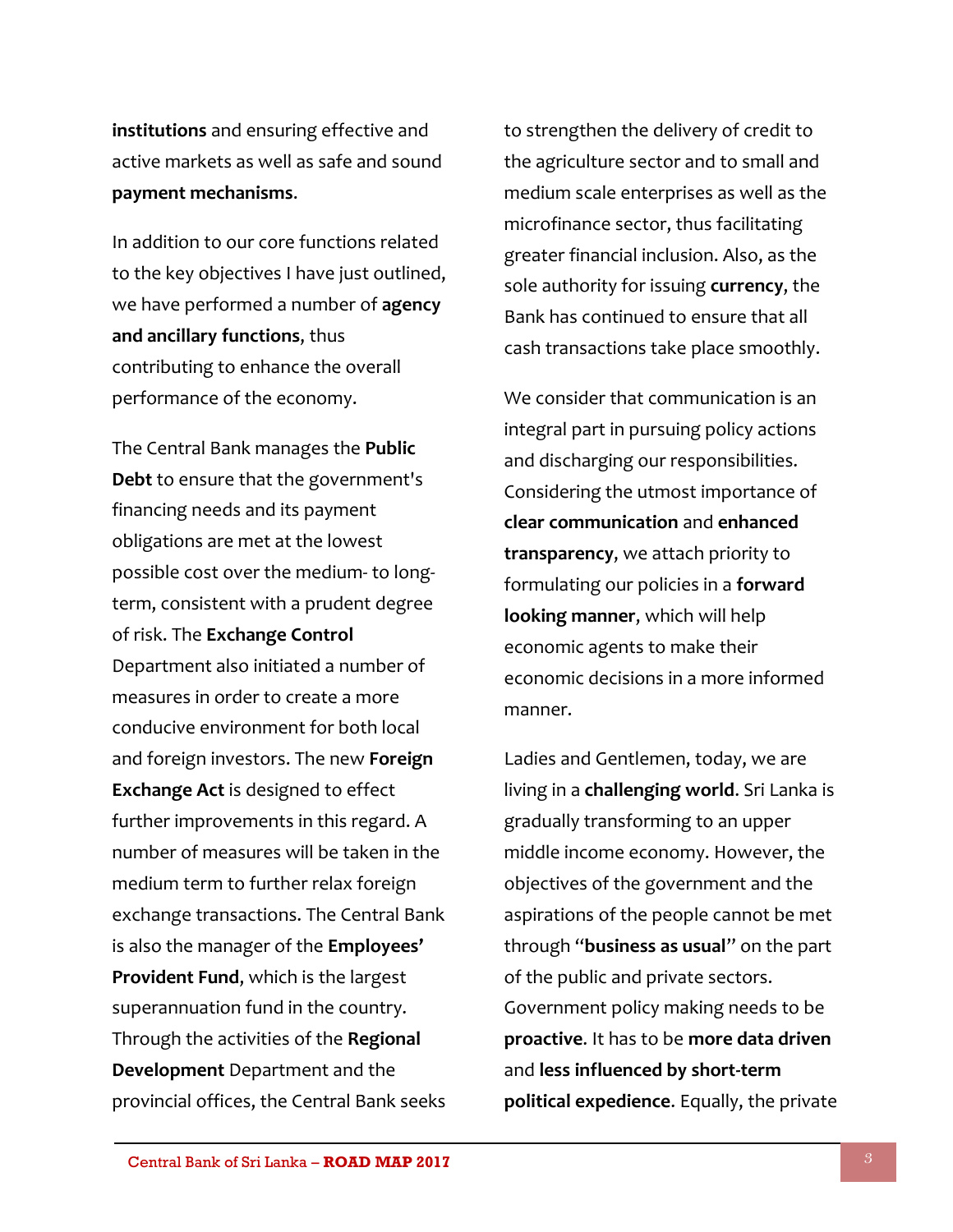sector needs to **recalibrate its risk appetite** and take advantage of opportunities generated by improving macroeconomic policies and a more conducive, enabling environment for business. We would all like progress to be faster but the direction of travel is clearly positive. There is also the likelihood that, as the reforms gain momentum, the pace of change will accelerate, provided there is the commitment to persist with the measures that are necessary to place the economy on a higher trajectory of growth, employment generation and incomes.

As the Central Bank, we have **a pivotal role to play** while being at the heart of this **much needed transformation**. The government is putting forward many new initiatives to develop the country. This is happening at a time when the global economy is undergoing yet another transitional period. Hence, this is truly **a challenging time**, which calls us to be proactive and focused on clear outcomes.

At this juncture, I would like to share some of my thoughts on the Sri Lankan economy in a **broader perspective**.

When we review Sri Lanka's postindependence economic performance, it is clear we could have done better. In the Central Bank's context, the **perennial excess aggregate demand** in the economy, created by large fiscal deficits, has **complicated monetary and exchange rate policies**.

However, I believe **Sri Lanka now faces one of its best chances since independence,** to correct this situation. In particular, the country does not have a drag in terms of an internal conflict or regressive policies.

Today, Sri Lanka is poised for a **fresh leap of development**. In that context, it is the responsibility of the Central Bank to provide a stable foundation to leverage the country's excellent **geographical location** and **favourable international relations** to attract investment to foster more robust and sustainable growth and employment generation. Sri Lanka is twenty miles from the fastest growing large economy, India; in the middle of China's Maritime Silk Route; and fortunate to have excellent relations with a number of capital surplus countries in the world.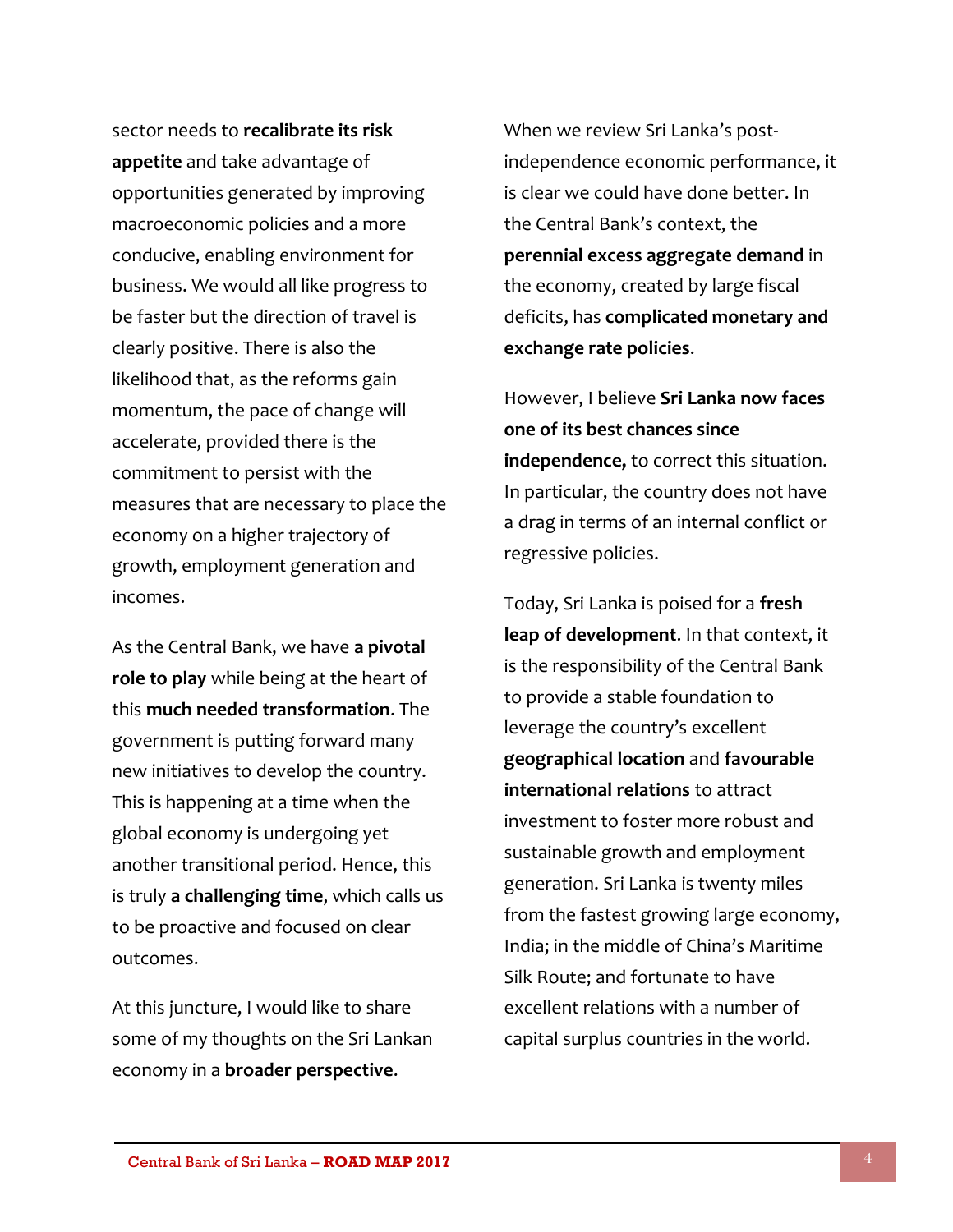As I have repeatedly emphasised, sustained growth requires **strengthening macroeconomic fundamentals**, implementing **structural reforms** that increase the competitiveness of the economy, and **improving the business environment.** 

The challenge that we are having right now is to put in place policies that give us **sustained stabilisation** of macroeconomic fundamentals in the country, amidst uncertain global conditions.

It is important to recognise that stabilising the economy after decades of fundamentally unstable macroeconomic policies cannot be achieved without discipline. This will inevitably result in **some pain in the short-term**. However, there is every possibility that a **more promising future** can be realised through the policies and programmes that are already in the pipeline. For this to happen, **consensus** must be built among **politicians, policy makers and the general public** on the **need for cohesive reforms** around the three pillars of robust macroeconomic fundamentals, improving productivity/competitiveness and the improved business environment.

We have to establish a **solid foundation** for the nation to meet the imperatives of a **new economic growth model,** built on the core tenets of high value-added entrepreneurship, creativity and innovation to generate benefits for all Sri Lankans.

The country has a number of **structural problems** that have been amplified over the years by the large fiscal and trade deficits, which are the core weaknesses of the Sri Lankan economy. Being a **twin deficit country** increases vulnerability in an uncertain and volatile global economic environment.

**Unsustainable budget deficits** boost **excess and untenable demand** in the economy. When there is excess demand, it leads to **inflationary pressures** and **higher nominal interest rates** in the economy and there is also a higher propensity to import, given the limitations in domestic supply. That in turn, exerts pressure on the balance of payments and the exchange rate.

This has been the Sri Lankan experience over several decades, which stands in marked contrast to the policies of the successful East and South East Asian countries. Those countries achieved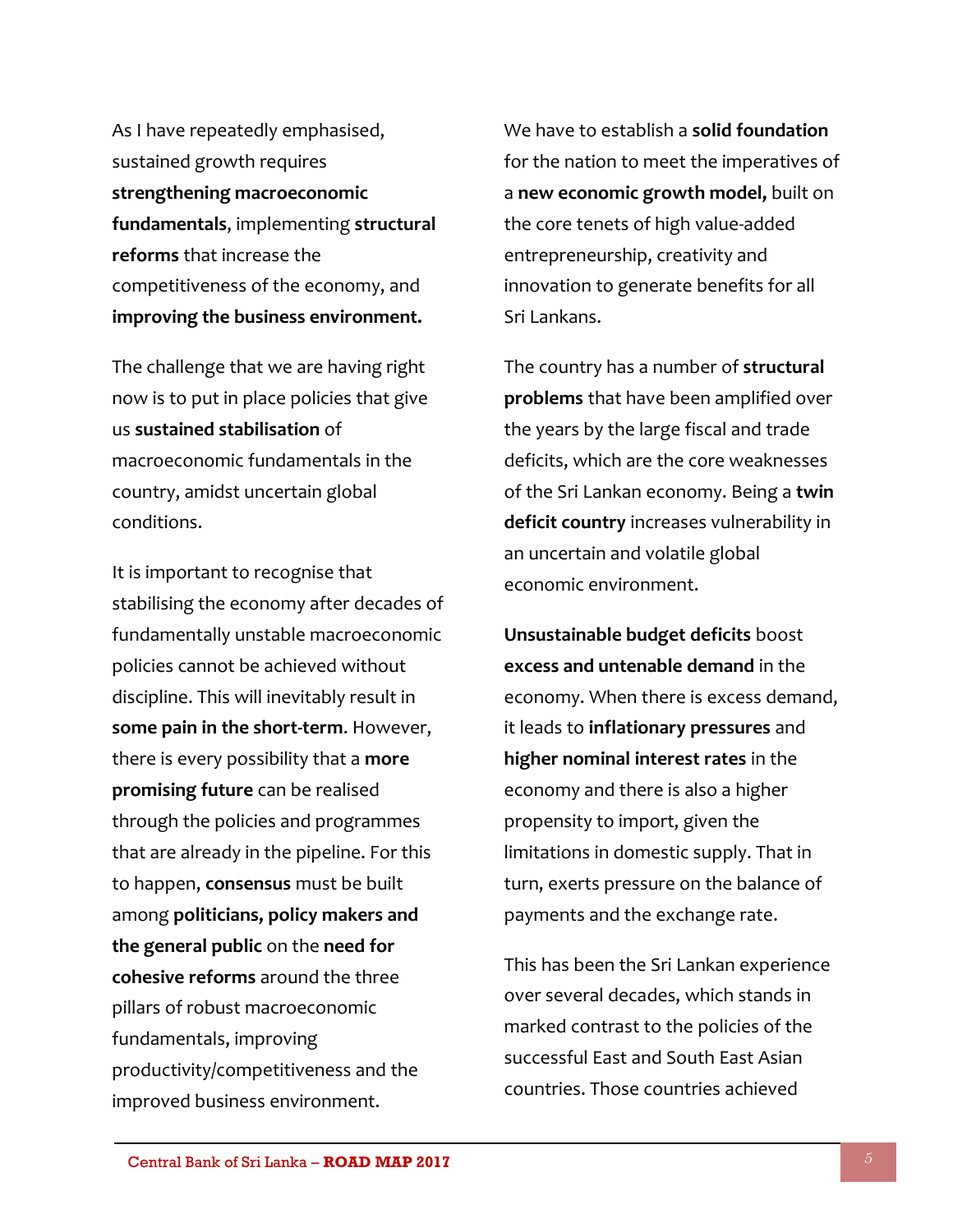**robust fiscal outcomes, low inflation, low interest rates** and **competitive exchange rates**.

We cannot continue with repeating stopgo cycles, with each successive trough becoming more dangerous. **We have to change** with vigour in order to achieve our objectives. We have missed enough opportunities and we cannot afford to miss them repeatedly. We need **decisive policy initiatives** implemented with **commitment**. More importantly, we need to take a **longer term view** and act accordingly.

It is naïve to believe economics can be separated from politics. No country, no society has been able to achieve this. However, we need to ask why **Sri Lanka**, which was second to Japan in Asia, on most socio-economic indicators, has **slipped so far behind today**.

We need to ask why this is. In what is often termed the Asian century, Sri Lanka is the only country, other than Afghanistan, in the Asia/Pacific region with an IMF programme – having an IMF programme is the economic equivalent to being in hospital. We are not in the ICU but clearly in hospital. The **remedial treatment is known** and it is

encouraging that it has commenced. The International Monetary Fund (IMF) itself has recognised that progress has been made in stabilising the economy. **Improved fiscal performance** has been at the heart of this improvement. Honourable Finance Minister and his team deserve credit for this. However, the continuing challenge is to have the clarity of purpose, focus and determination to implement the necessary changes. It has to be a **national effort**.

The potential for accelerated development is clearly evident. The government's plans, programmes and projects, as set out in the Honourable Prime Minister's Statement and the Budget Speech have sign-posted the way ahead. However, the task now is to continue to turn the good intentions into reality. This journey ahead also requires a **rebalancing of economics and politics in economic decision-making**, if we are to stay on course.

The government has commenced a strong **revenue-based fiscal consolidation programme.**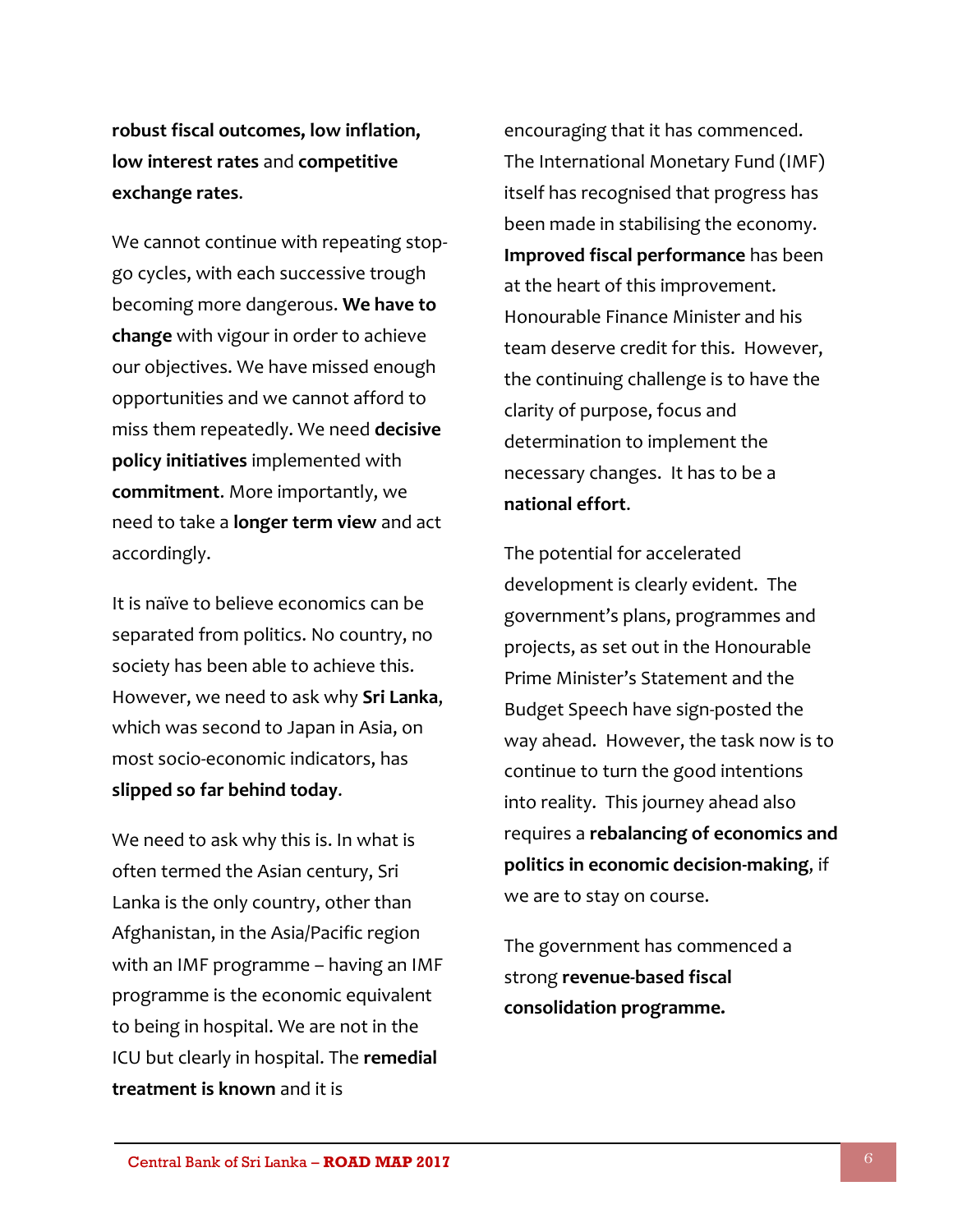**Trade and investment policies** are also being changed to harness our untapped potential.

We at the Central Bank, are changing and upgrading many of our processes and policies.

**Frameworks are being developed for proactive monetary and exchange rate policymaking on a data driven basis.**

In this context, the **Road Map 2017** reviews developments in the economy and the policy actions that have been pursued during the past year. More importantly, it seeks to enunciate policies and programmes for the forthcoming period.

Accordingly, the outline of the Road Map 2017 is as follows:

- *Section 2:* Review of the developments in the economy along with the progress in the real, fiscal, external, monetary and financial sectors during 2016
- **Section 3:** An analysis of the Central Bank's monetary policy strategy and policies for 2017 and beyond
- *Section 4:* A discussion on the Central Bank's policies related to the financial sector performance and stability in 2017 and beyond
- **Section 5:** Key policies related to strengthening the broader economy through the Central Bank's agency and ancillary functions
- *Section 6:* Concluding remarks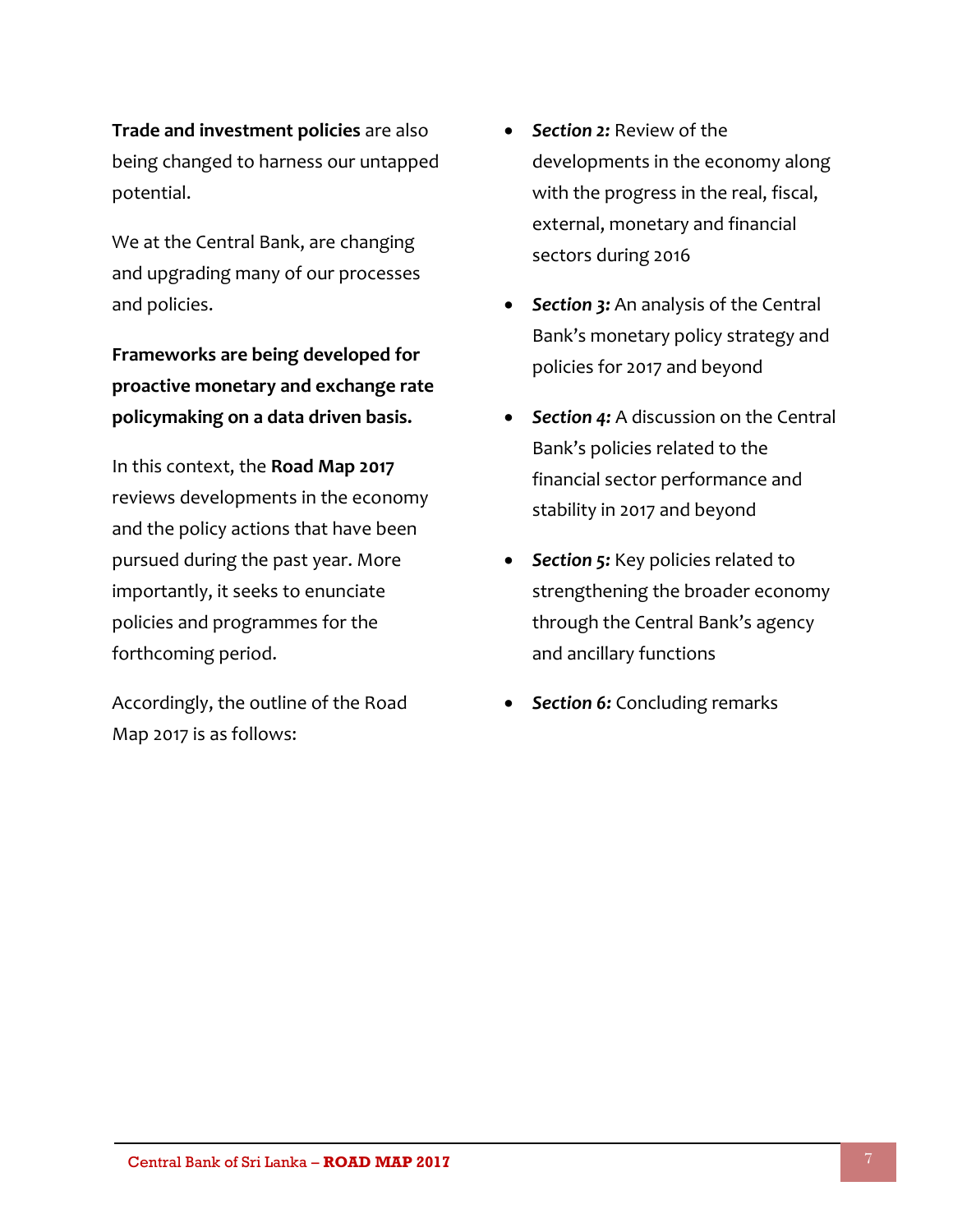### **2. Developments in the Economy in 2016**

The **Sri Lankan economy** achieved a **moderate growth** rate of 4 per cent during the first nine months of 2016. Among major sectors, **Agricultural**  activities remained subdued, driven mainly by the contraction in the value addition of rice, tea and rubber. Adverse weather conditions during the second and third quarters of the year and subdued demand conditions in the major export destinations affected this growth. **Industry-**related activities grew substantially in 2016 with considerable contribution from the recovery of the construction sector. Notable growth was also witnessed in manufacturing, and mining and quarrying activities. Meanwhile, the growth in **Services**  activities also remained buoyant, supported by improvements in financial services, and wholesale and retail trade activities. Based on these developments so far, it is projected that the economy would grow by around 4.5 – 5.0 per cent in 2016. We anticipate a growth of 5.5 – 6.0 per cent in 2017.

**Inflation** continued to remain at low levels although there were some upward pressures during 2016. Supply side pressures due to adverse weather conditions and revisions to the government tax policy partly contributed to the increase in inflation during the year. The relaxed monetary policy stance pursued in the past and the increase in wages in the economy also exerted some demand pressures on prices. Accordingly, headline inflation, as measured by the year-on-year change in the Colombo Consumers' Price Index (CCPI, 2006/07=100), was 4.1 per cent in December 2016 compared to 2.8 per cent in December 2015. Headline inflation, as measured by the year-on year change in the National Consumer Price Index (NCPI, 2013=100), was 4.1 per cent in November 2016 compared to 4.2 per cent at end 2015. Accordingly, overall inflation has been contained within our mid-single figure target of  $4 - 6$  per cent. Meanwhile, core inflation continued its upward trend in 2016, reflecting the firming up of demand conditions in the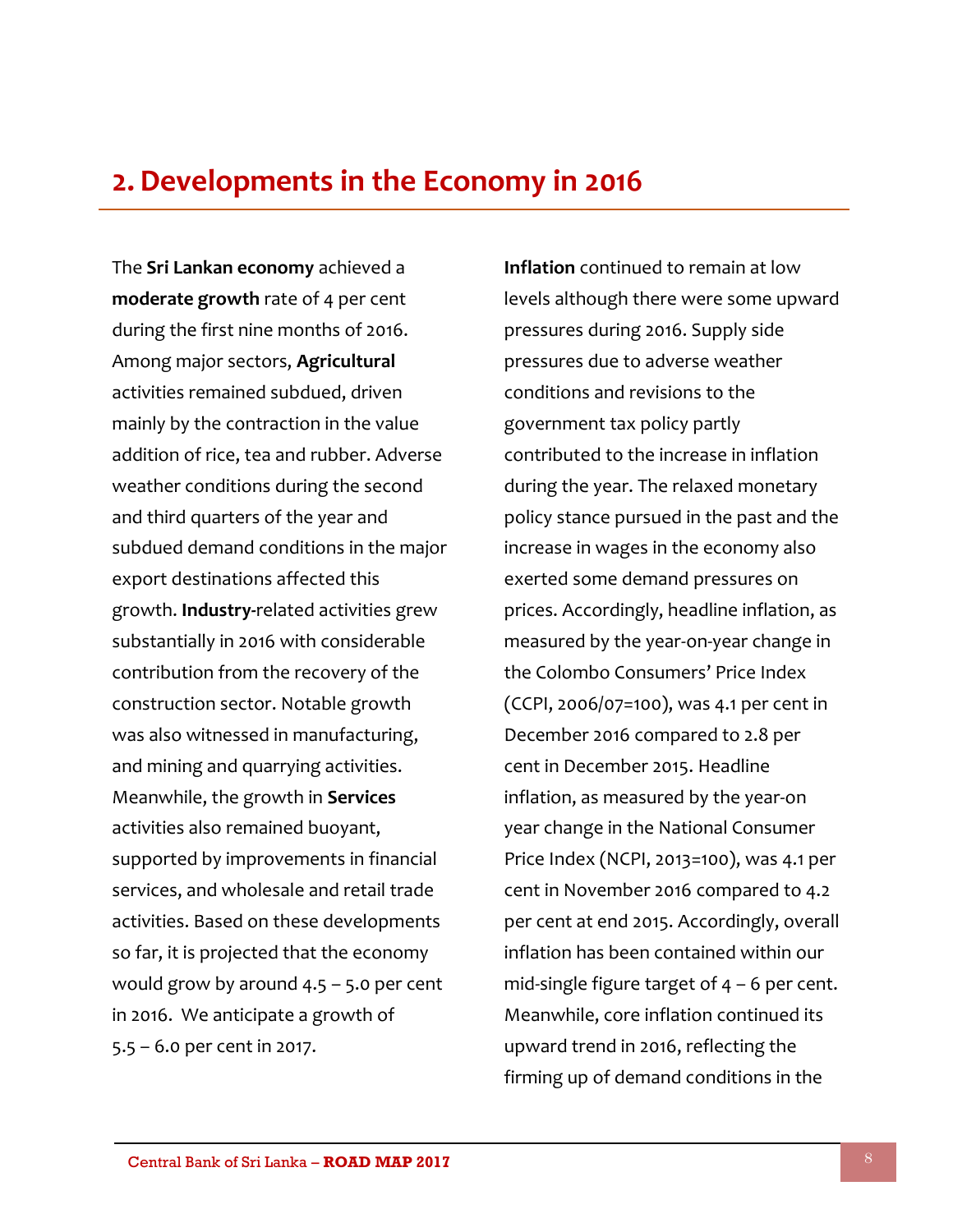economy and the revisions made to the tax structure in the latter part of the year. **Core inflation**, based on CCPI, increased to 6.3 per cent, year-on-year, at end 2016 in comparison to 4.5 per cent at end 2015, while NCPI based core inflation was 6.8 per cent, year-on-year, in November 2016.

In response to preemptive monetary policy measures, **monetary aggregates**, which expanded at a high rate, decelerated, while growth of **credit to the private sector** showed some slowdown, mainly reflecting the impact of increased **market interest rates**.

Sri Lanka's **external trade performance** was modest during 2016, although some improvement was observed towards the latter part of the year. Earnings from exports declined by 2.6 per cent during the first ten months of 2016, while the expenditure on imports increased marginally by 0.2 per cent. As a result, the cumulative deficit in the trade account increased by 3.7 per cent to US dollars 7.2 billion during the first ten months of 2016. Supporting the external sector, **earnings from tourism** is estimated to have increased to around US dollars 3.0 billion during the first

eleven months of 2016, an increase of 14.7 per cent over the previous year. **Workers' remittances** recorded a moderate growth of 3.1 per cent during the first eleven months of 2016 and amounted to around US dollars 6.6 billion. With these developments, there was a narrowing of the **savings – investment gap** as reflected in the lower **current account deficit** during the first nine months of 2016. **Foreign investment** in the government securities market saw a net outflow, while longterm loans to the government recorded a net inflow. Meanwhile, during 2016, Sri Lanka entered into a three year **Extended Fund Facility (EFF)** of SDR 1.1 billion (approximately US dollars 1.5 billion) with the IMF to strengthen the external position of the country and to support the government's broad economic reform agenda. Reflecting these developments, the level of **gross official reserves** is estimated to be around US dollars 6.0 billion by end 2016. Moreover, despite considerable depreciation pressure on the rupee during some months, the rupee remained relatively stable in 2016 compared to the previous year. It has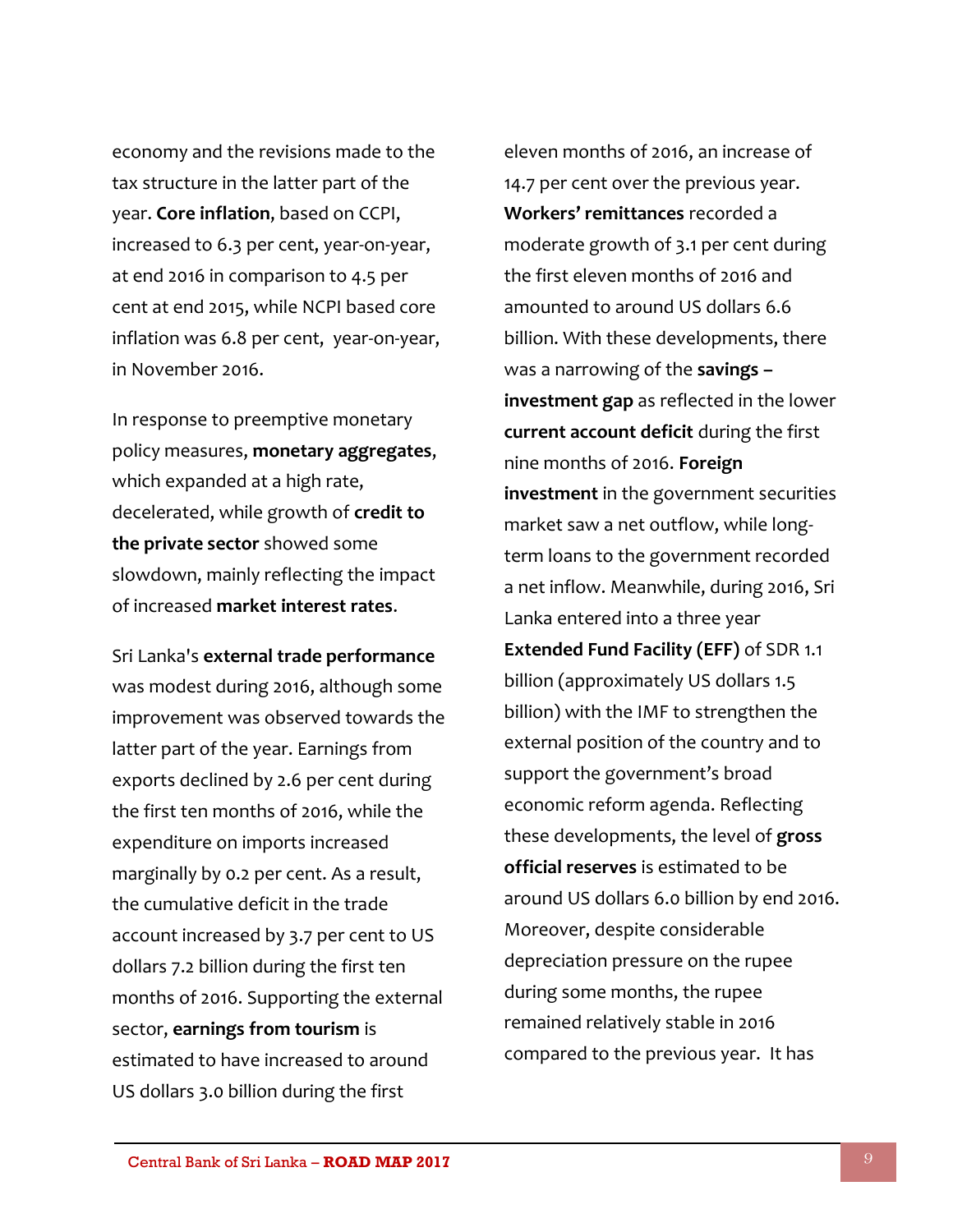depreciated by 3.8 per cent during the year.

**Fiscal policy** in 2016 has been directed towards strengthening the **fiscal consolidation process**. Reflecting the positive impact of the strenuous efforts of the government, fiscal performance has indicated an improvement during 2016. Government revenue has continued its increasing trend while maintaining expenditure at the desired level. The government is certain that the announced budget deficit of 5.4 per cent of GDP will be achieved in 2016, and it will be reduced further to 4.6 per cent in 2017.

During 2016, several policy measures were implemented by the Central Bank, in line with **international standards** and **best practices**, to strengthen the regulatory and supervisory framework pertaining to licensed banks. Key **banking sector indicators** remained at healthy levels, while the nonbank sector performed despite stringent fiscal and macroprudential measures.

Meanwhile, the **national payment systems** of the country operated smoothly without any major disruption while facilitating the growing and changing payment needs of the financial sector with improved efficiency and safety.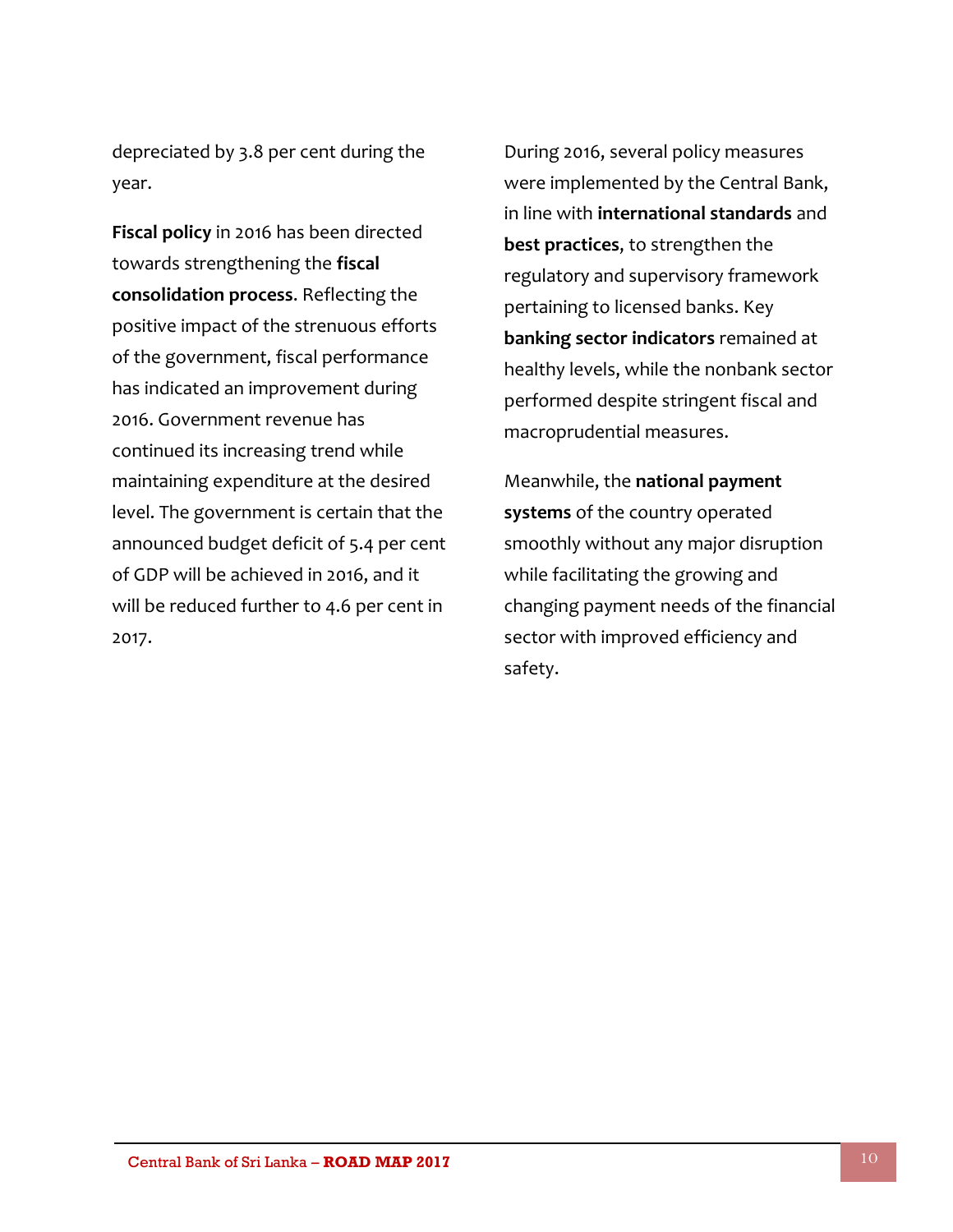#### **3. Monetary Policy Strategy and Policies for 2017 and Beyond**

**A coherent and clear macroeconomic framework**, is important to achieve our objectives.

Among the key elements of the overall macroeconomic framework, price stability is an important pillar. **Price stability** is interpreted to mean low, stable and predictable levels of inflation, which is conducive for fostering sustainable long-term economic growth and employment in a country. Price stability is instrumental in keeping nominal interest rates low, thereby enabling an economy to exploit its **growth potential**, while both consumers and producers can make economic decisions with confidence and certainty. Therefore, modern central banks predominantly focus on achieving price stability as a pre-condition for sustainable growth.

In this context, I would like to indicate that the Central Bank and the government are working towards establishing **a well-designed** 

**macroeconomic policy framework** in the country, built upon three key areas.

The government is in the process of taking decisive measures to address the long felt deficiencies in its budgetary operations through a new **fiscal framework**, aimed at strengthening fiscal sustainability in the medium-term. This framework is embedded in the IMF-EFF arrangement.

These efforts will complement the expected improvements of the Central Bank with regard to two key policy frameworks in relation to monetary policy.

- a. The conduct of monetary policy will be strengthened through the move towards a **flexible inflation targeting (FIT) framework.**
- b. A properly designed and widely accepted **framework for exchange rate management** will also be introduced to establish a marketbased exchange rate system in the country.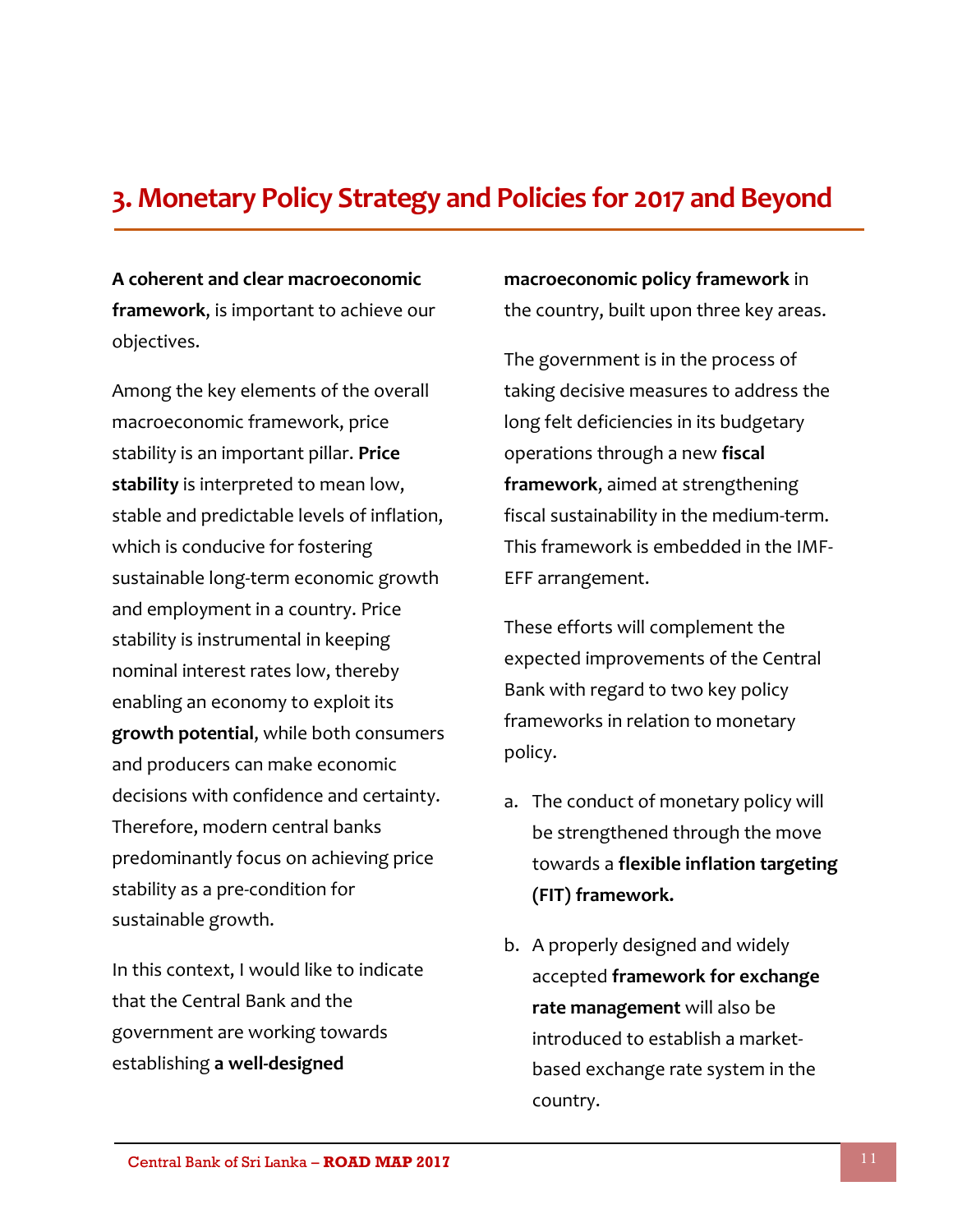The broad-based reform actions under the EFF arrangement with the IMF will complement these efforts.

The Central Bank, since the 1980s, has been pursuing **monetary targeting (MT)** as its monetary policy framework to achieve price stability. Under this framework, monetary aggregates were used as a key nominal anchor in the conduct of monetary policy and the final objective of price stability was expected to be achieved by influencing money aggregates. Reserve money was considered the operating target and broad money was used as the intermediate target of monetary policy under this framework.

Nevertheless, **monetary targeting** has become a less meaningful framework for monetary policy conduct, given issues such as the instability in the money demand function amidst financial innovations and the weakening relationship between money and inflation.

Hence, countries, which were dependent on monetary targeting frameworks, have been moving away towards new frameworks, such as inflation targeting.

In line with this global tendency, the Central Bank of Sri Lanka has also been improving its monetary policy framework over the years.

In particular, the Central Bank has officially announced that the monetary targeting framework would be gradually replaced by migrating towards a **flexible inflation targeting framework**.

Under this enhanced monetary policy framework, the Central Bank would focus on stabilising **inflation in midsingle digits over the medium-term**, while supporting growth objectives and flexibility in exchange rate management.

Generally, an inflation targeting framework is characterised by an announced numerical inflation target, a medium-term inflation forecast, which facilitates forward looking monetary policy decision making and a higher degree of transparency and accountability.

Inflation targeting is known to be operationally complex. It requires greater awareness of the whole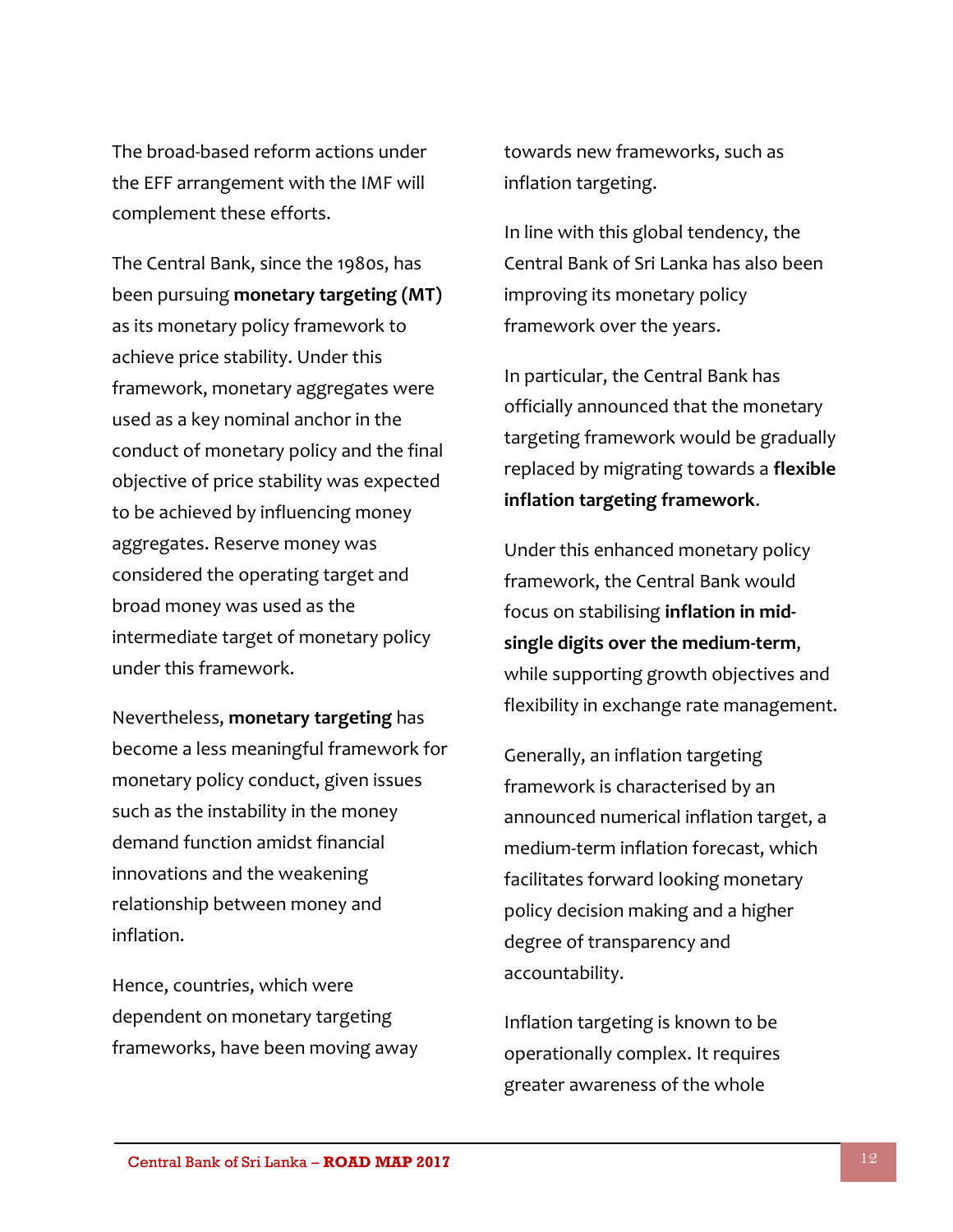#### **monetary transmission mechanism**

**(MTM)** and is based on a working link from policy interest rates to interbank interest rates and to long-term interest rates. Under our enhanced monetary policy framework, we expect to predominantly employ market-based instruments, particularly **policy interest rates** and **open market operations (OMO)** to guide the **average weighted call money rate (AWCMR)**, which is considered as the **operating target,**  along the desired path. This would ensure effective transmission of monetary policy.

Within this enhanced framework, the Central Bank does not set any monetary targets explicitly. However, broad money  $(M_{2b})$  will remain as the key **indicative intermediate variable**, which reflects the broad liquidity conditions in the economy, to guide the conduct of monetary policy of the Central Bank.

To implement the new framework, **macroeconomic projections**, including **inflation projections**, are currently being strengthened using short-term as well as medium-term structural forecasting tools and techniques. In this endeavour, continued efforts are being made to

upgrade the technical capabilities of the Central Bank staff.

With a view to strengthening its policy formulation and modelling capacity, the Central Bank of Sri Lanka has been obtaining technical assistance from the IMF in the area of macroeconomic forecasting, modelling and policy analysis. As such, a joint effort has been made by the Central Bank and the IMF in developing a structural model-based **Forecasting and Policy Analysis System (FPAS)** to strengthen the monetary policy decision making process and to support Sri Lanka's transition to a flexible inflation targeting regime. The FPAS is a medium-term, pre-emptive policy analysis system, which brings together information and judgment in a coherent and logical manner.

Under the FPAS, the Central Bank has already finalised the development of the baseline version of a semi-structural **Quarterly Projection Model (QPM)** for forecasting and analysing monetary policy.

Meanwhile, the Central Bank is in the process of implementing several organisational changes necessary for the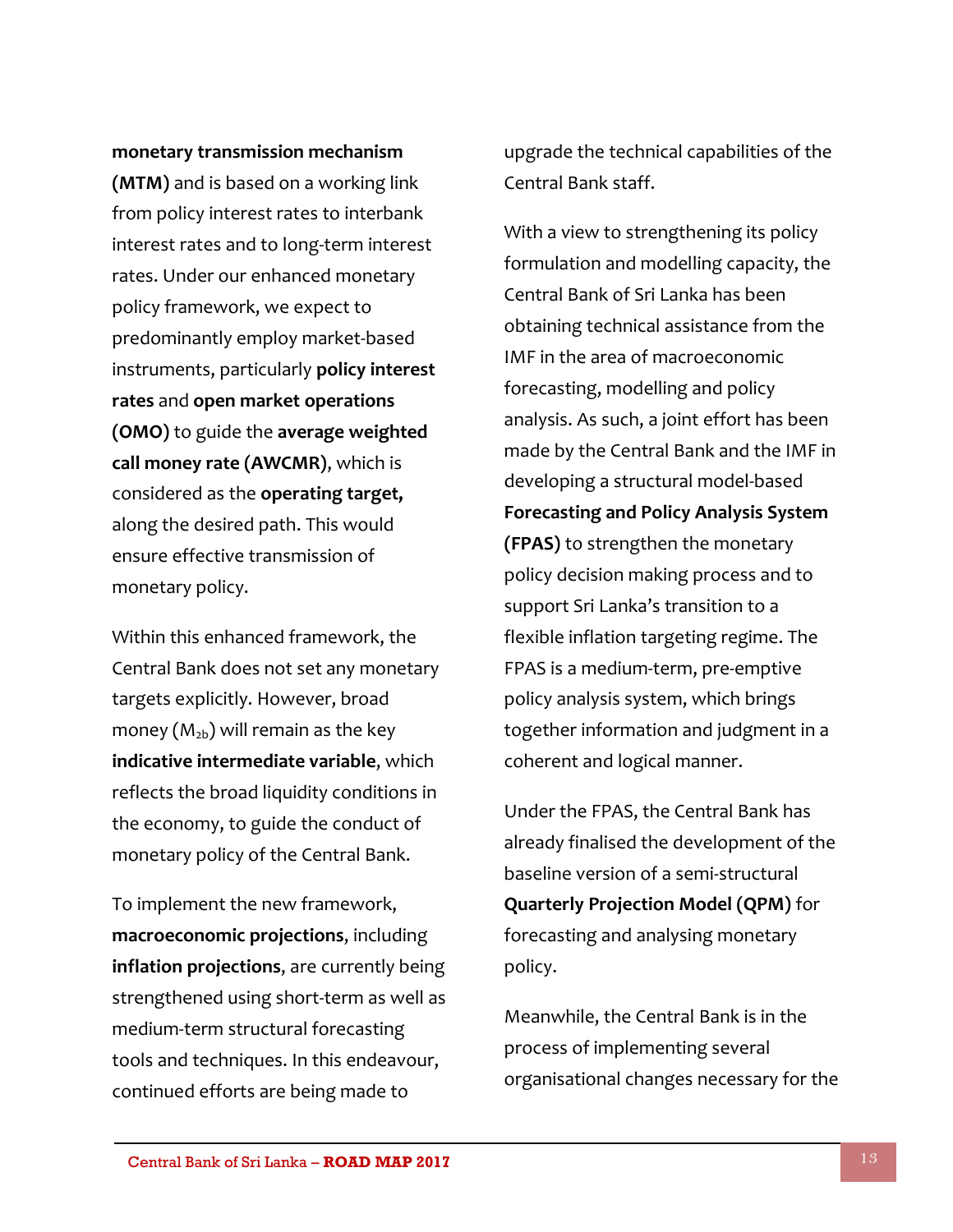effective implementation of the model. To this end, a separate **Modelling and Forecasting Division** has been setup in the Economic Research Department and relevant processes are being developed while equipping the staff with adequate training.

More importantly, we intend to introduce several changes in the monetary policy formulation process as well. Accordingly, we will reduce the number of **Monetary Policy Committee (MPC) meetings to 8 meetings** per year from the current level of 12 meetings per year. Consequently, around 5-6 weeks will be devoted for analysing the latest developments in the economy and developing model-based macroeconomic forecasts, thereby facilitating the provision of in-depth and more forward looking insights to the monetary policy formulation process.

The above improvements envisaged in the monetary policy decision making process are expected to be implemented before the end of 2017. This will entail revising the Monetary Law Act to accommodate some of the new changes to be introduced in this process in the medium-term.

Moreover, we also intend to reintroduce the **Monetary Policy Consultative Committee (MPCC)** in 2017, comprising eminent academics, professionals as well as representatives from the private sector. We expect to benefit from the views and inputs of the MPCC in better calibrating the monetary policy decision making process.

In addition, we also intend to establish **two other important consultative committees** in relation to financial system stability and private sector views on Central Bank policies and regulations. We are of the view that the inputs of such committees would also be helpful in devising appropriate monetary policy decisions.

We will continue to monitor developments in the monetary sector closely and adopt **timely and effective monetary policy measures**, supported by other **macroprudential measures** in order to ensure stable monetary conditions and price stability, thus facilitating envisaged economic growth.

At the same time, we will continue to actively engage in **liquidity management** operations in the money market to guide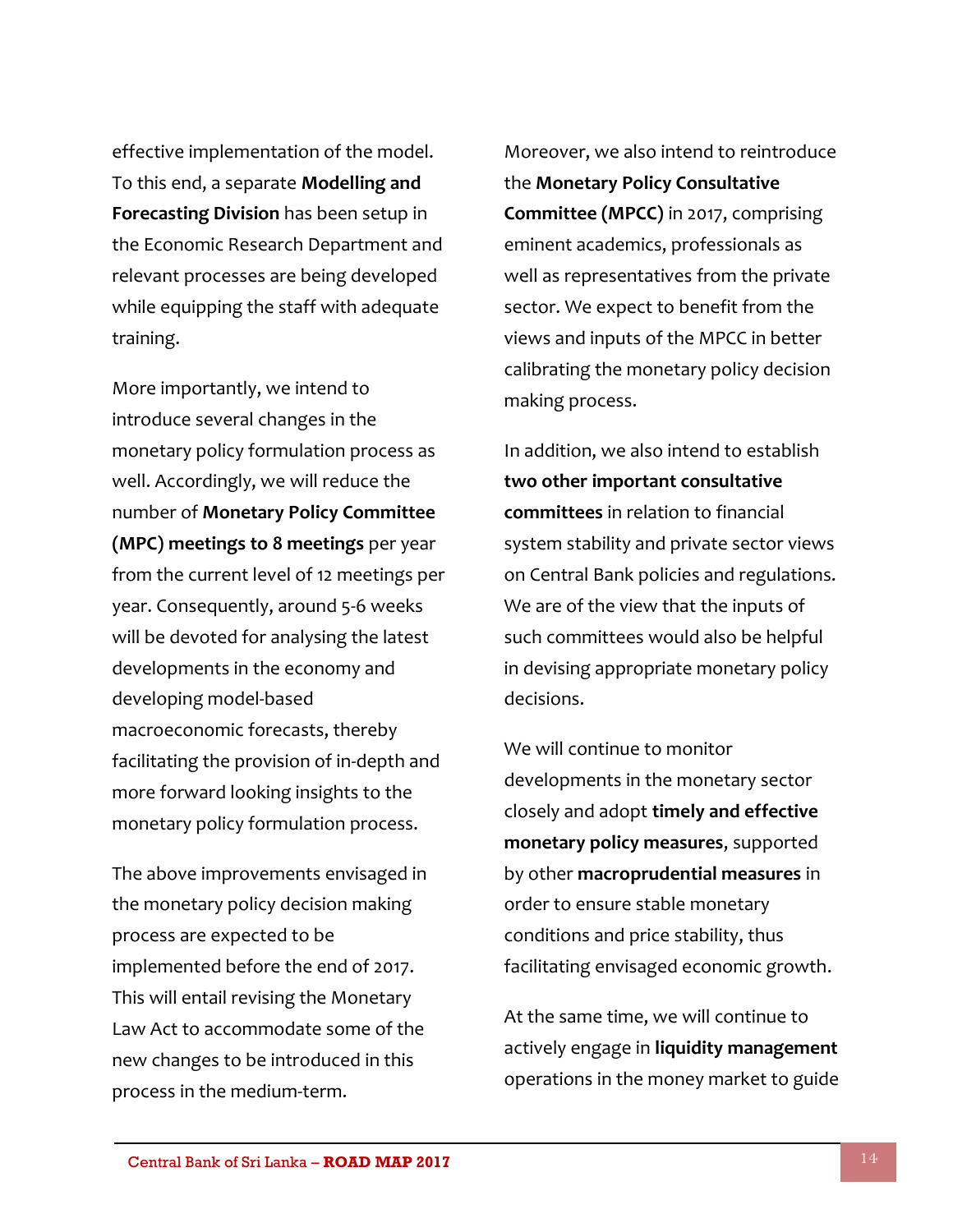the short-term interest rates within the desired path.

In order to ensure the effective implementation of monetary policy, we expect to introduce certain measures with regard to OMOs, such as **introducing fixed rate and variable rate auctions**, and **fine tuning auctions** after examining their need and feasibility in line with other country experiences and market needs. We will evaluate alternative instruments to strengthen OMOs.

Reflecting these measures, **inflation is expected to remain at mid-single digit levels in the medium-term**. As such, it is expected that the low inflation environment that prevailed for several years would be sustained **in a range of 4 – 6 per cent** in the medium-term, which is also consistent with the **inflation target bands** stipulated under the EFF arrangement with the IMF.

We would also continue to strengthen the technical capability, particularly with regard to the compilation methodologies of **macroeconomic statistics** in line with international standards. This will promote sound

economic analyses for the purpose of formulating effective policies, while improving the transparency of monetary policy and policy communication.

At the same time, in the process of making more informed policy decisions, we look forward to enhancing statistical inputs by introducing new indices on **property prices** as well as modifying **wage indices,** while improving the coverage of existing surveys to better track developments in the private sector.

The Central Bank will continue to communicate policy decisions among market participants and the general public through multiple means providing greater clarity and understanding about policy. Moreover, launching of the **revamped corporate website of the Central Bank** is expected to provide high quality content with dynamic and interactive features.

At the same time, continuing the practice that has been followed in the past, we intend to make monetary policy announcements according to an advance announcement calendar. The calendar for 2017 is set out below.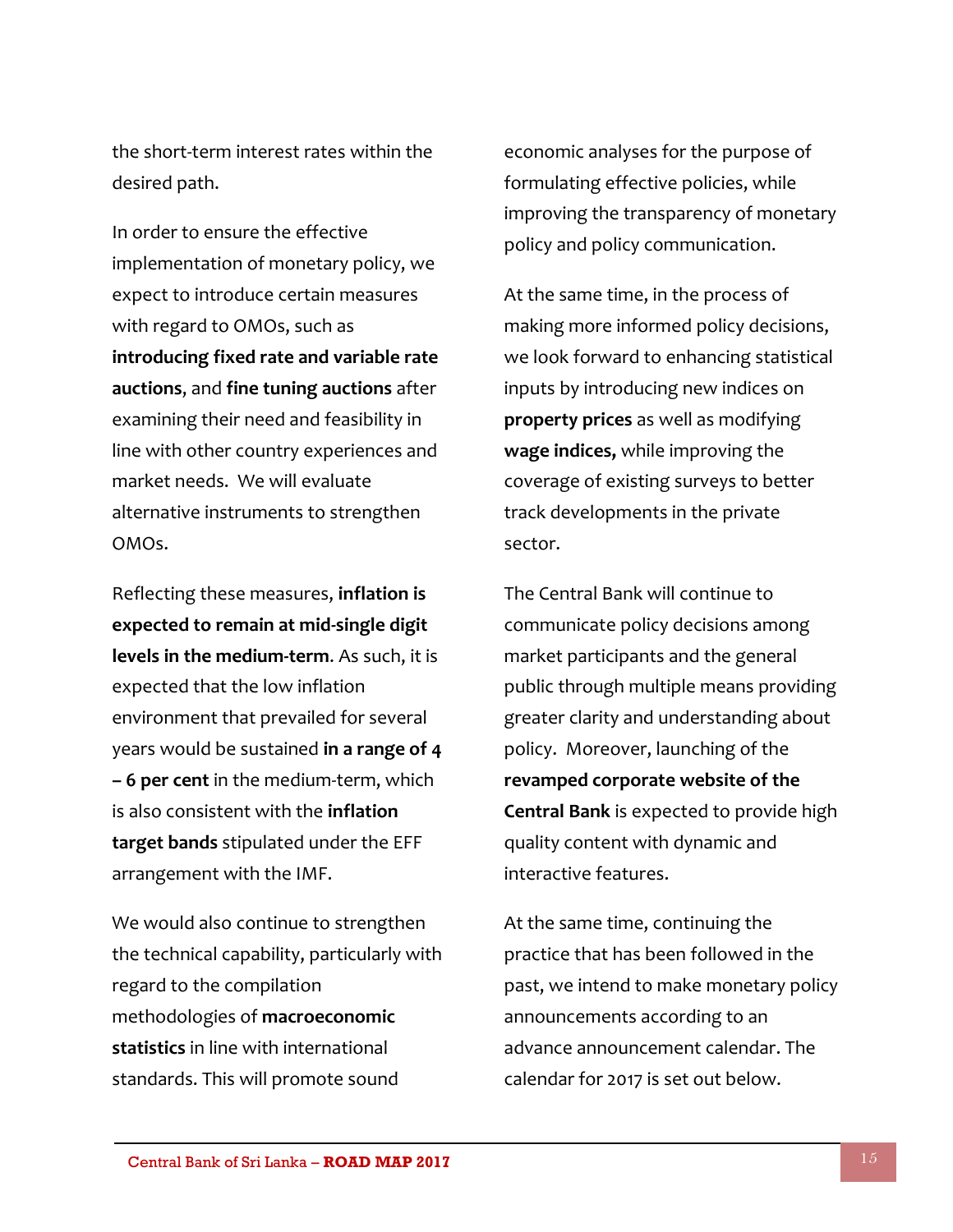#### **Monetary Policy Announcements in 2017**

|               | 7 February, Tuesday   |
|---------------|-----------------------|
| $\mathcal{L}$ | 24 March, Friday      |
| 3             | 9 May, Tuesday        |
| 4             | 27 June, Tuesday      |
| 5             | 3 August, Thursday    |
| 6             | 26 September, Tuesday |
| 7             | 7 November, Tuesday   |
| 8             | 28 December, Thursday |

Volatile global market conditions and Sri Lanka's vulnerability as a twin deficit country underscore the vital importance of having a **flexible exchange rate policy** to adjust to external pressures. Recent experience has clearly demonstrated that it is unsustainable to maintain an **overvalued exchange rate** at the expense of external reserves. A smooth **market based exchange rate** would prevent highly disruptive adjustments after a period of stable rates artificially maintained by continuous intervention by the Central Bank, as experienced in the 2011-12 period when the currency depreciated by around 14 per cent after

expending US dollars 4.0 billion of scarce external reserves in a **futile attempt to defend the external value of the rupee** through market intervention. There was a similar experience in 2015 when the currency depreciated by 6.5 per cent after spending US dollars 2.1 billion of our reserves. Wasting large amounts of the country's external reserves, much of it borrowed, in a vain effort to defend the currency, which has to be ultimately depreciated anyway, is clearly unsustainable. It is time to stop this pattern and commence building up of external reserves through sustainable foreign exchange inflows.

The impact of **global developments**, such as Brexit, recent Presidential elections in the United States (US) as well as interest rate hikes by the US Federal Reserve, the forthcoming elections in France and Germany in Europe, the projected slowdown in the Chinese economy, as well as economic conditions in Sri Lanka's major trading partners, including India, Japan, Russia and the Middle East, will also have a significant influence on the domestic economy.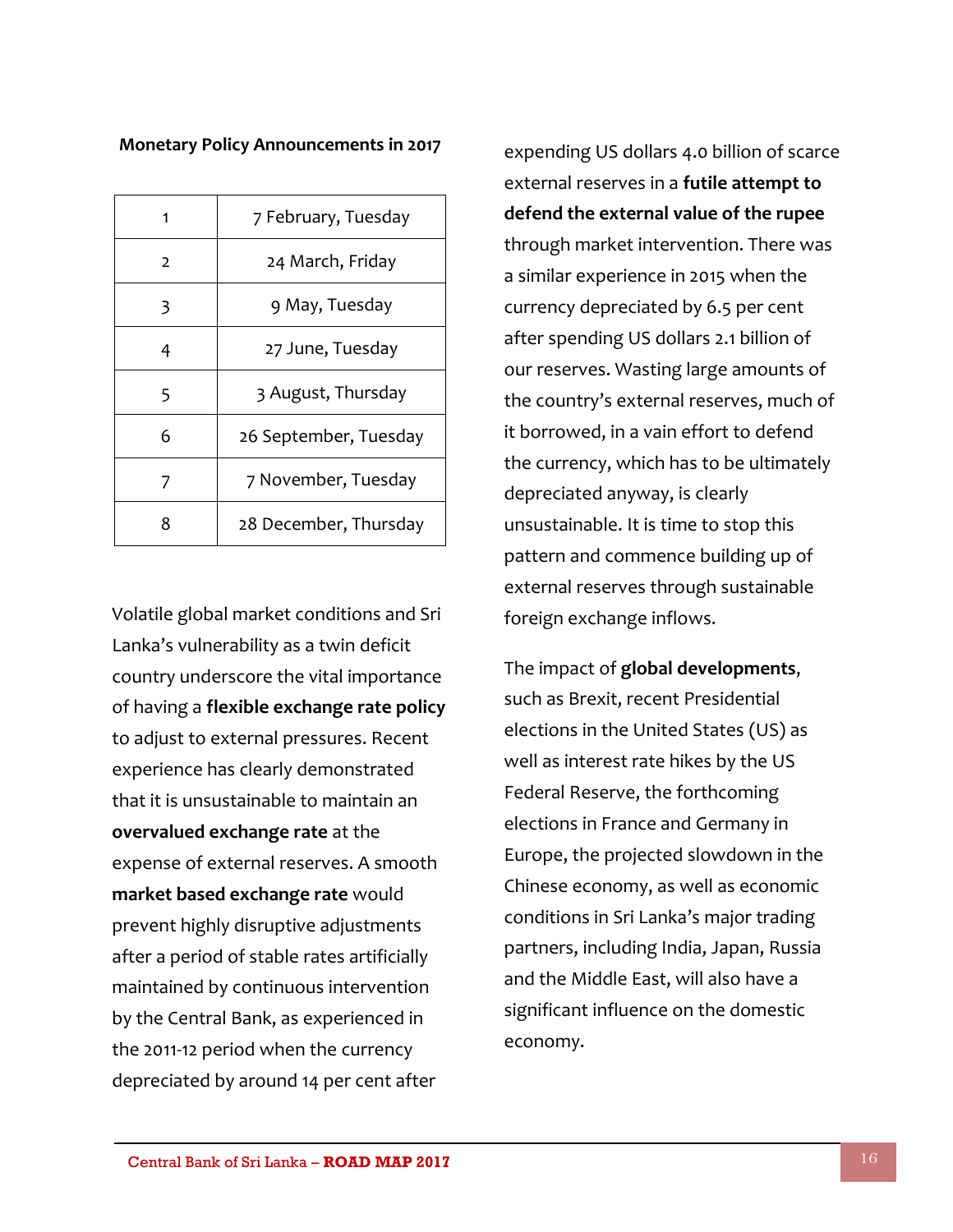Trends in oil prices and international capital flows, following the normalisation of interest rates in the US are likely to be particularly important.

We also expect that changes to **government tax structure** and **supply shortages** stemming from weatherrelated developments as well as shocks that could arise due to **possible reversal of global commodity prices** could cause temporary variations in price levels. In particular, if current drought conditions prevail, there could be adverse implications on price levels, while impacting on economic activities,

notably agriculture and power generation.

As in the past, it is expected that the government would take timely measures to counter the adverse supply side effects on prices, thus mitigating adverse **inflation expectations** of the general public.

Accordingly, it is anticipated that inflation expectations would **broadly remain anchored** in the medium-term with appropriate demand management policies, supported by timely supply side measures.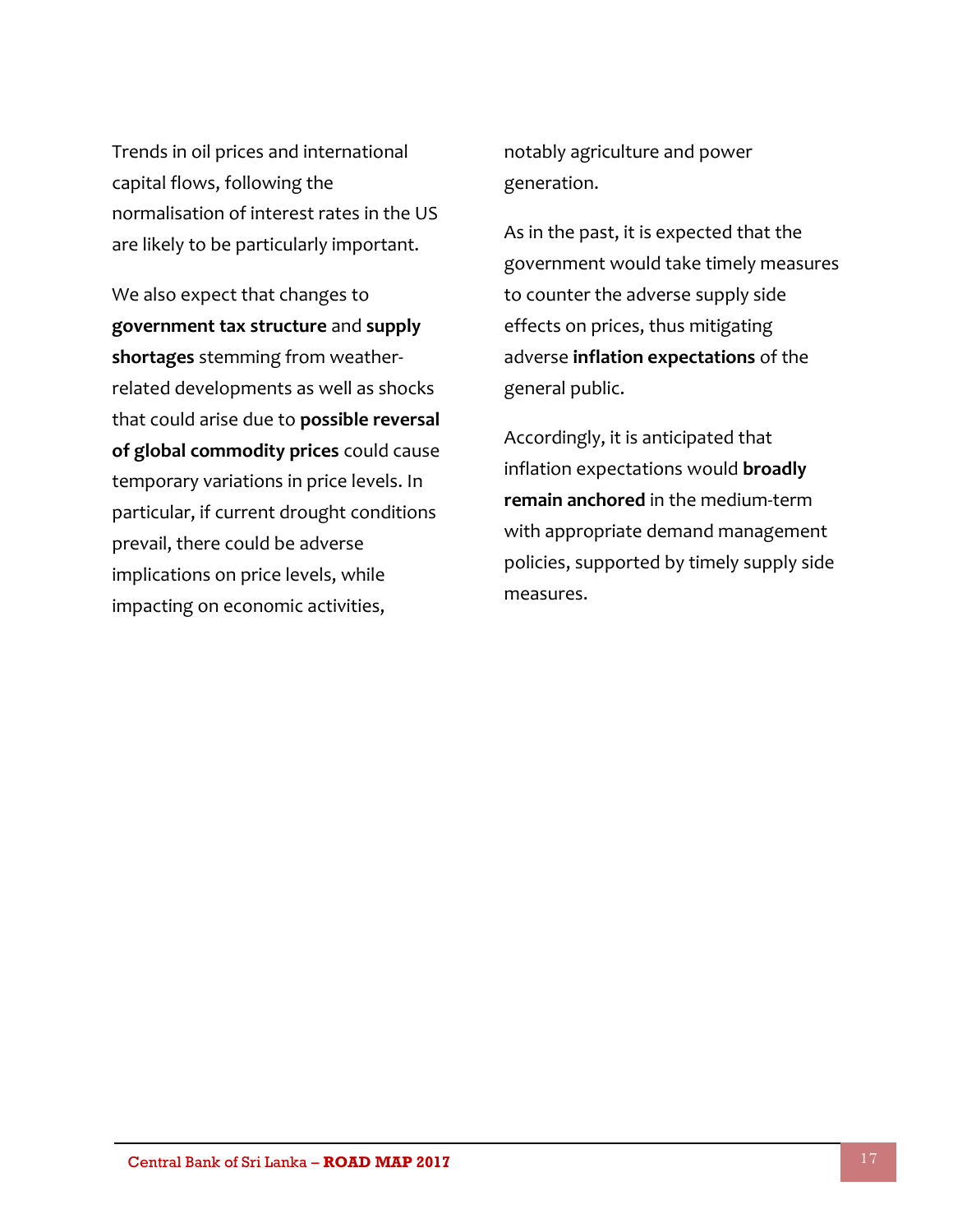## **4.Financial Sector Policies for 2017 and Beyond**

The financial system remains important for efficient allocation of resources and hence in facilitating strong economic performance of the country. In particular, **a broader, deeper and a liquid financial system is vital** as economies grow more sophisticated.

A stable financial system creates a trusted, enabling environment favourable to savers and investors; helps the transmission of monetary policy; encourages efficient financial intermediation, which eventually promotes investment and growth; and encourages effective and efficient operation of markets while improving the allocation of resources in the economy.

Financial system stability is founded on the **confidence of the public** in the financial system and depends on the **soundness and resilience** of principal components of the financial system to collectively withstand risks emanating

from various internal and external developments.

The Central Bank has sought to preserve the soundness, efficiency and stability of the financial system primarily through the **regulation and supervision** of all major categories of financial institutions, ensuring **sound and safe payment and settlement systems** as well as **establishing risk management systems** and **instilling good corporate governance standards and practices** in the financial sector while **promoting financial inclusion**.

In the medium-term, our overall aim is to ensure the stability in the financial sector through identifying emerging vulnerabilities in this sector; adopting early corrective actions; and implementing a series of measures to further strengthen financial institutions, markets, infrastructure and safety nets.

Our medium-term plan is to have a financial system, which offers the full range of **financial products and services**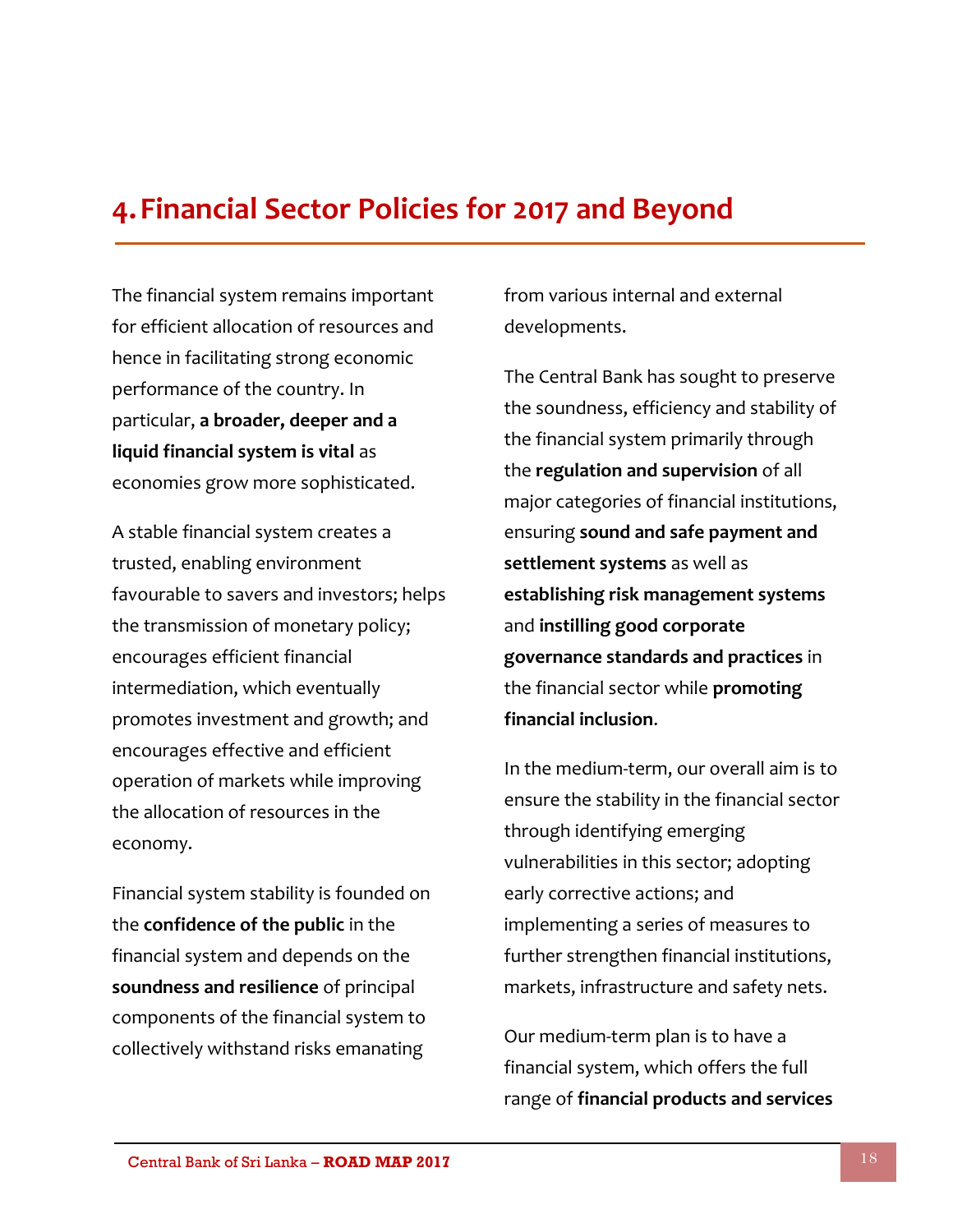to all economic sectors, including agriculture, infrastructure, manufacturing, particularly small and medium enterprises (SMEs), and trade to achieve broader economic objectives of our country. We need to have a wellplanned and an ambitious **agenda for financial sector development and reforms** ranging across financial sector policies with a vision of innovative, robust and competitive financial systems.

As a priority, we expect to strengthen the **regulatory framework** pertaining to all financial institutions, including licensed banks, licensed finance companies (LFCs), specialised leasing companies (SLCs) and primary dealers. It will further ensure the stability of the financial sector by promoting the safety and soundness of those institutions to face unforeseen challenges in the growing business environment.

In this regard, the Central Bank wishes to implement the following policies in 2017 and beyond.

Since the last amendment to the existing **Banking Act in 2006**, the banking sector landscape has undergone a significant

change, both nationally and internationally. Considering the need for upgrading of statutes in line with these developments, we expect to initiate amendments to the existing Banking Act. Accordingly, steps will be initiated to streamline and strengthen the regulatory and supervisory framework through the proposed **Banking Act amendments.** We will consider provisions for reinforcing the **Central Banks's enforcement powers** for violations of the Act and the Directions issued under it. In this regard, we wish to seek **views from the banking sector** as well.

In line with these reforms, we intend to review all key regulations in the mediumterm. In this regard, we will review **key Banking Act Directions**, such as share ownership, foreign borrowings, and corporate governance, and these will be amended where necessary.

In order to maintain financial stability in the country and in line with regulatory reforms, we have identified the need for further strengthening of the supervisory function of the Central Bank. Accordingly, we expect to enhance the **bank examination methodology** to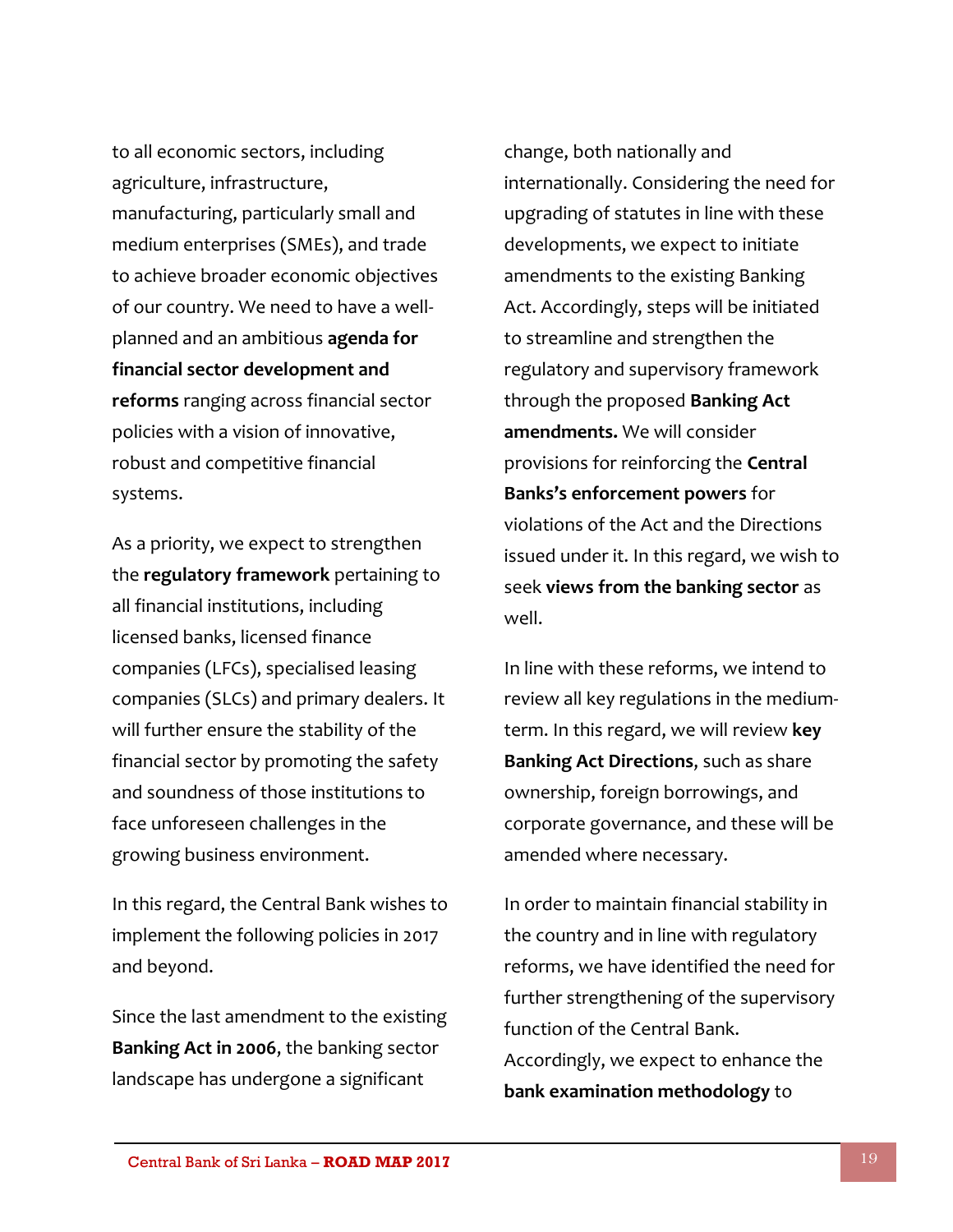focus on the efficiency, effectiveness and sustainability of individual banks and the banking sector, based on the **Bank Sustainability Risk Index (BSRI).** Accordingly, amendments will be introduced to the existing risk-based supervision framework based on a **mix of quantitative and qualitative indicators** to enhance focus on sustainability and operational efficiency of banks. We will conduct the pilot run of the Risk Index on large banks during the first quarter of 2017 and subsequently, the index will be extended to the other segments of the banking sector.

In 2018, the Risk Index will be incorporated to all examination reports and we intend to assign a supervisory rating, based on this index. By 2019, a **comprehensive pre-risk assessment** will be conducted for all banks and a **riskbased examination plan** will be formulated.

In addition, we intend to strengthen **capital positions** in line with minimum requirements and **Basel III capital standards**. Implementing Basel III capital and liquidity standards were identified as key policy measures in the Road Map for

2014 with a view to further strengthening the resilience of licensed banks. We have already issued Directions on the **Basel III Liquidity Coverage Ratio** in April 2015.

We have just issued the **Direction on Basel III Minimum Capital Requirements** for implementation on a staggered basis, commencing 01 July 2017, and to be fully implemented by 01 January 2019 in line with the international timeline.

With a view to creating a more resilient banking sector, we expect banks to maintain a stable funding profile. Accordingly, we plan to introduce the **Net Stable Funding Ratio (NSFR**) and the **Leverage Ratio** for banks. NSFR will be applicable by 01 January 2018 and the necessary Banking Act Directions on NSFR will be issued in line with the international timeline. By implementing the Leverage Ratio, it is intended to restrict the build-up of excessive leverage in the banking sector. Accordingly, in 2017, we will begin to monitor the level of compliance under the leverage ratio.

It is also our intention to finalise the **Crisis Preparedness Plan**, and **Recovery**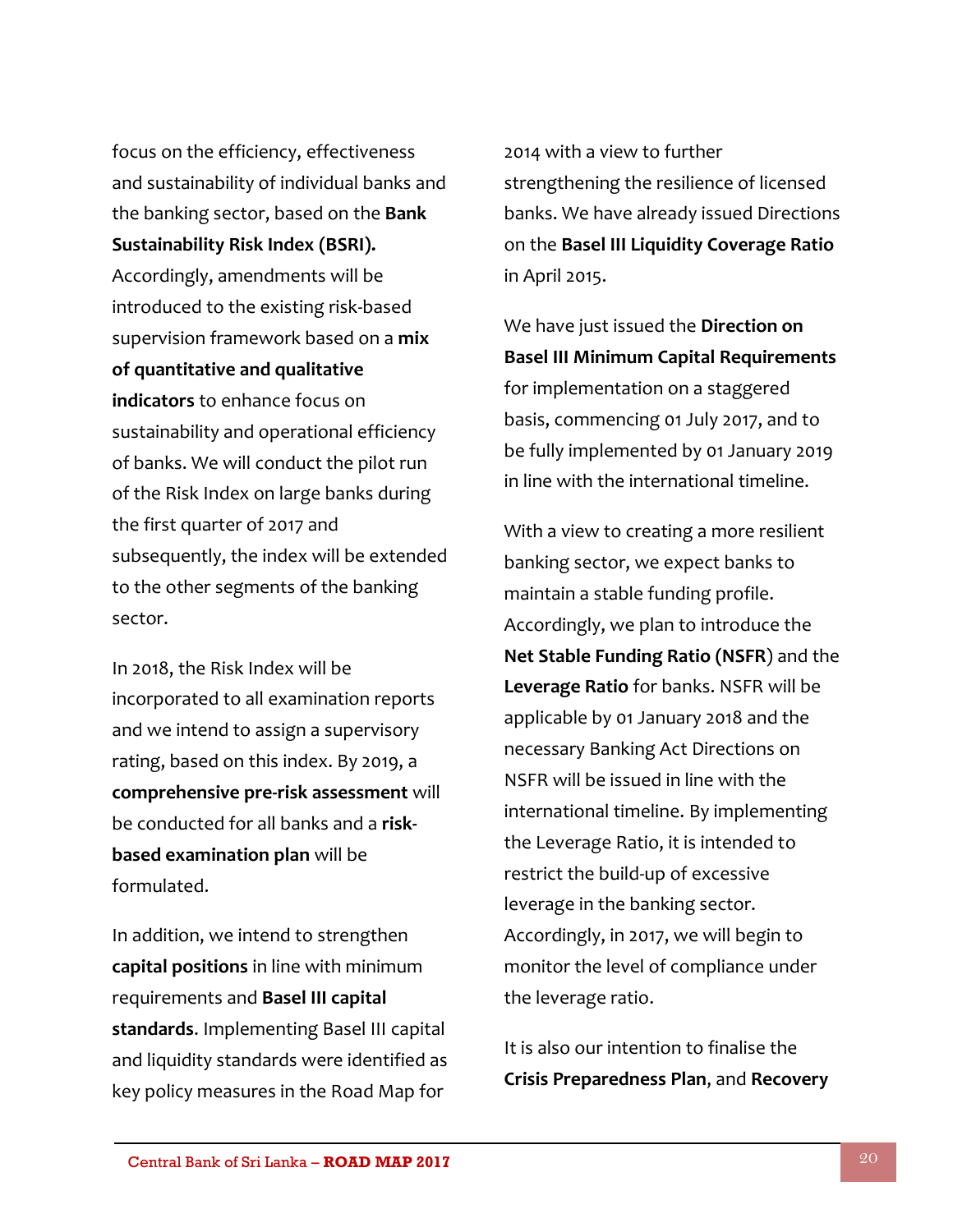**and Resolution Framework** as a precondition for effective supervision. Accordingly, guidelines will be issued on recovery and resolution frameworks of banks and the crisis management frameworks will be strengthened and streamlined in order to minimise the adverse impact, both on the troubled banks and, on the banking and financial sectors as a whole.

In line with the developments in the banking sector and the guidelines from the **Basel Committee on Banking Supervision**, we will be taking steps to review the existing criteria and mechanism for the selection of the panel of qualified auditors in order to strengthen the current assessment process and enhancement of audit quality.

In recent years, the Central Bank has introduced a broad range of prudential regulations to strengthen risk management, corporate governance, capital adequacy and internal controls of the non-bank financial institutions. Going forward, the stability of the financial sector will also be strengthened by enhancing the existing **regulatory** 

#### **framework of non-bank financial institutions**.

The capital levels of licensed finance companies (LFCs) and specialised leasing companies (SLCs) are expected to be strengthened further. Accordingly, existing LFCs and SLCs will be required to maintain a higher **minimum core capital** than the prevailing requirement of Rs. 400 million and Rs. 300 million, respectively. These will be increased to Rs. 2 billion and Rs. 1 billion, respectively on a staggered basis to facilitate the smooth transition. This will serve as a structural capital buffer for further consolidation of this sector. It is expected to improve the existing **framework on capital adequacy,** which will be more risk sensitive, focusing on credit risk based on borrowers' risk profiles as well as operational and market risk in the trading book.

Further, in order to strengthen the governance framework of the non-bank financial sector, we will introduce appropriate policy changes to the existing **Corporate Governance Direction**.

The **risk management framework of non-bank financial institutions** will also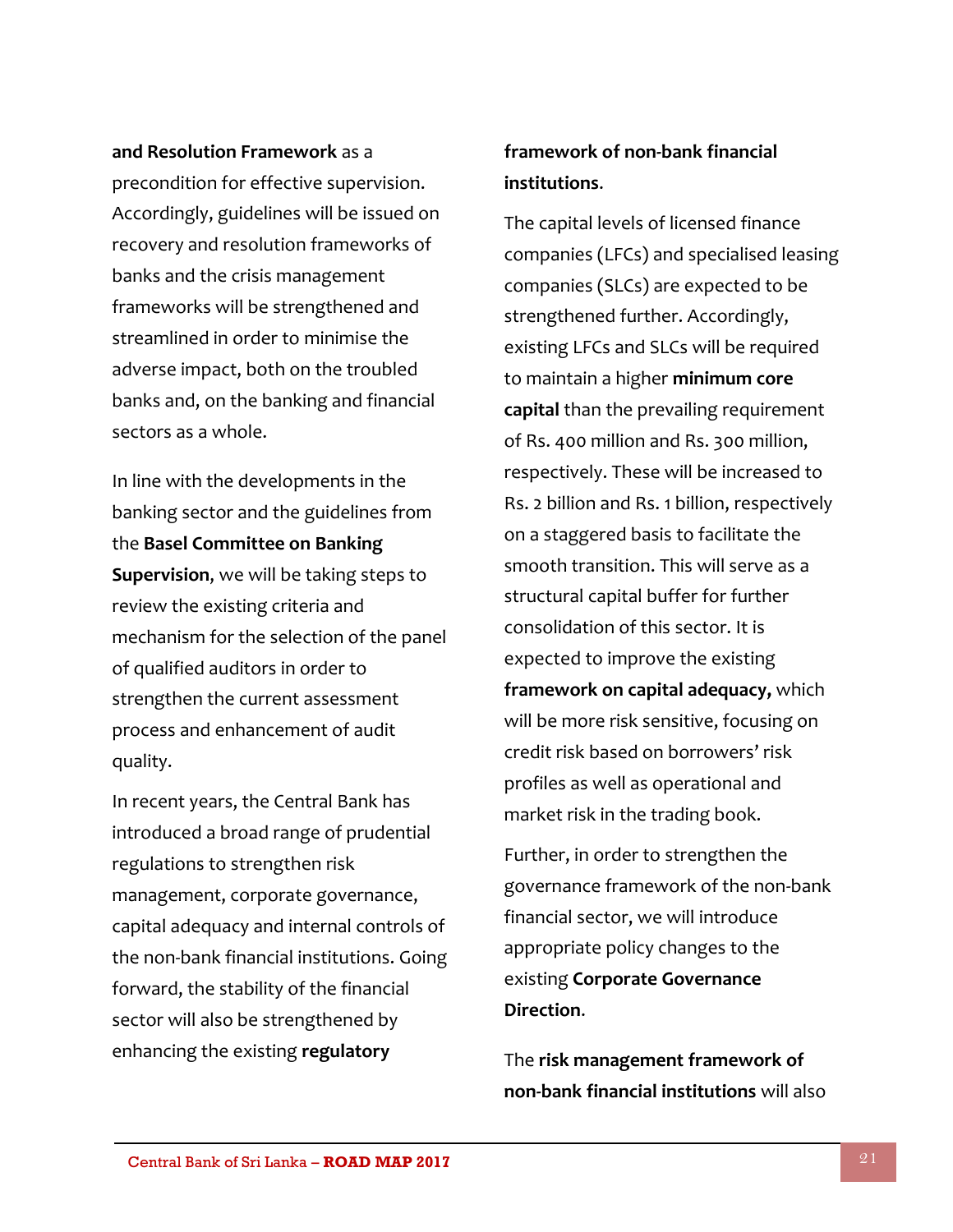be strengthened. We will amend the existing Directions on classification and provisioning for non-performing loans and advances in line with the **new Accounting Standards** in order to harmonise the differences between regulatory provisioning and accounting impairment. In order to mitigate undue exposures and reduce high concentration risks on investments, guidance will be given for **valuation of immovable properties** of LFC/SLC sector. Further, minimum liquidity requirement for the sector is expected to be more stringent to create additional liquidity buffers.

Measures will also be taken to enhance **disclosures and transparency** through the introduction of a new regulatory framework for the preparation, presentation and publication of the Annual Audited Accounts/Quarterly Financial Statements and periodical returns.

Our objective is to reduce the overall risk of the financial sector by maintaining **fewer companies but a stronger sector** to avoid any **contagion effect**. As such, with the proposed changes to the existing regulatory framework, we

encourage companies to pursue **organic consolidation** in order to strengthen the non-bank financial sector.

In addition, more attention will be given to distressed finance companies, by resolving the difficulties largely through **mergers and recapitalisation** in 2017. We intend to establish an **Enforcement Unit** to prosecute the Board of Directors and senior management of failed finance companies who are involved in fraudulent activities and malpractices.

With a view to strengthening the existing **enforcement framework on prohibited schemes**, the Central Bank intends to establish a unit comprising officers with specialised skills in the areas of law, forensic and investigation skills and accounting, to liaise and assist law enforcement authorities on related investigations. This Unit will also deal with matters relating to unauthorised deposit taking institutions. In addition, the Central Bank will continue to enhance awareness of the general public on the dangers of engaging in unauthorised investment schemes, and institutions authorised by the Central Bank to accept deposits from the general public through an effective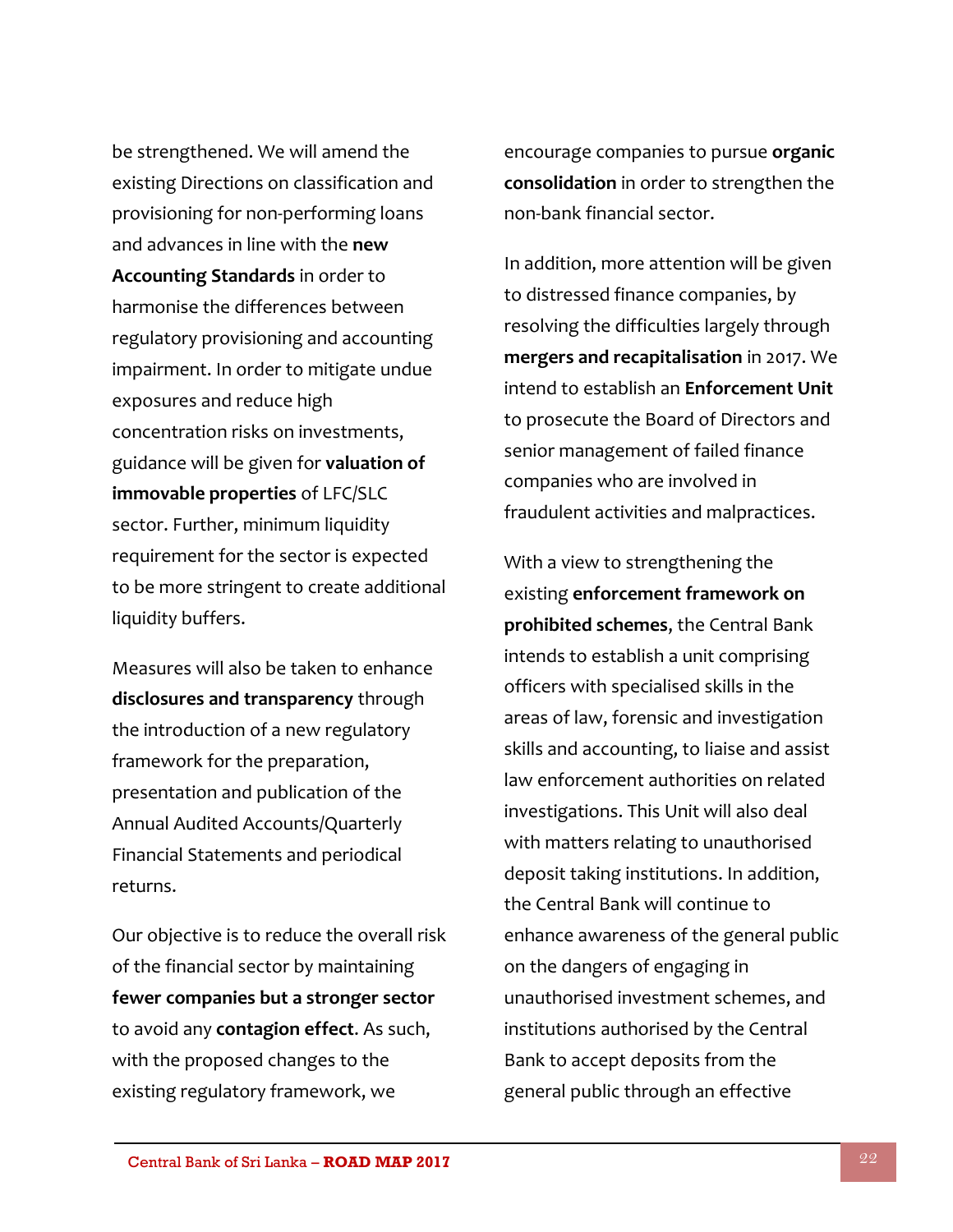public awareness campaign involving mass media.

**Primary dealers** play a vital role in trading of government securities and market making. Further, there is high potential to deepen the debt securities market in the country. Hence, we need to have a clearly stated policy framework for Primary Dealers. This will further enhance the safety of investments in the government securities market. Accordingly, we have already revisited the existing **regulatory framework of primary dealers** and based on those findings, we will introduce an appropriate regulatory framework for primary dealers in line with the latest developments in the market by benchmarking the global standards. We also expect to establish and implement a **restructuring mechanism** for distressed primary dealers.

The **Macroprudential Surveillance Department (MSD)** of the Central Bank is being strengthened to keep a close tab on the developments in the financial system as a whole. In this regard, we expect to strengthen the institutional framework for macroprudential

surveillance, which includes: (1) collecting macroeconomic and financial data by customising the existing **FInNet Data Reporting System** of the Central Bank; (2) expanding the statistical analysis to identify **system-wide vulnerabilities and threats** to the financial stability from the build-up of risks and **interconnectedness of financial institutions**; and (3) improving the **early warning framework** with a focus on **stress tests and financial system stability indicators**, to identify and assess **systemic risks and vulnerabilities** in order to ensure formulation and implementation of **proactive macroprudential policies** to maintain **financial stability**.

The Central Bank has continued to take measures to strengthen the **payment and settlement infrastructure** of the country and to develop an efficient and stable payment and settlement system, capable of catering to the growing payment needs.

Continuing to discharge this important function, we expect to improve the **national payment system** to promote **electronic payments** to establish **a lesscash dependent society**. In this regard, a payment platform is being developed to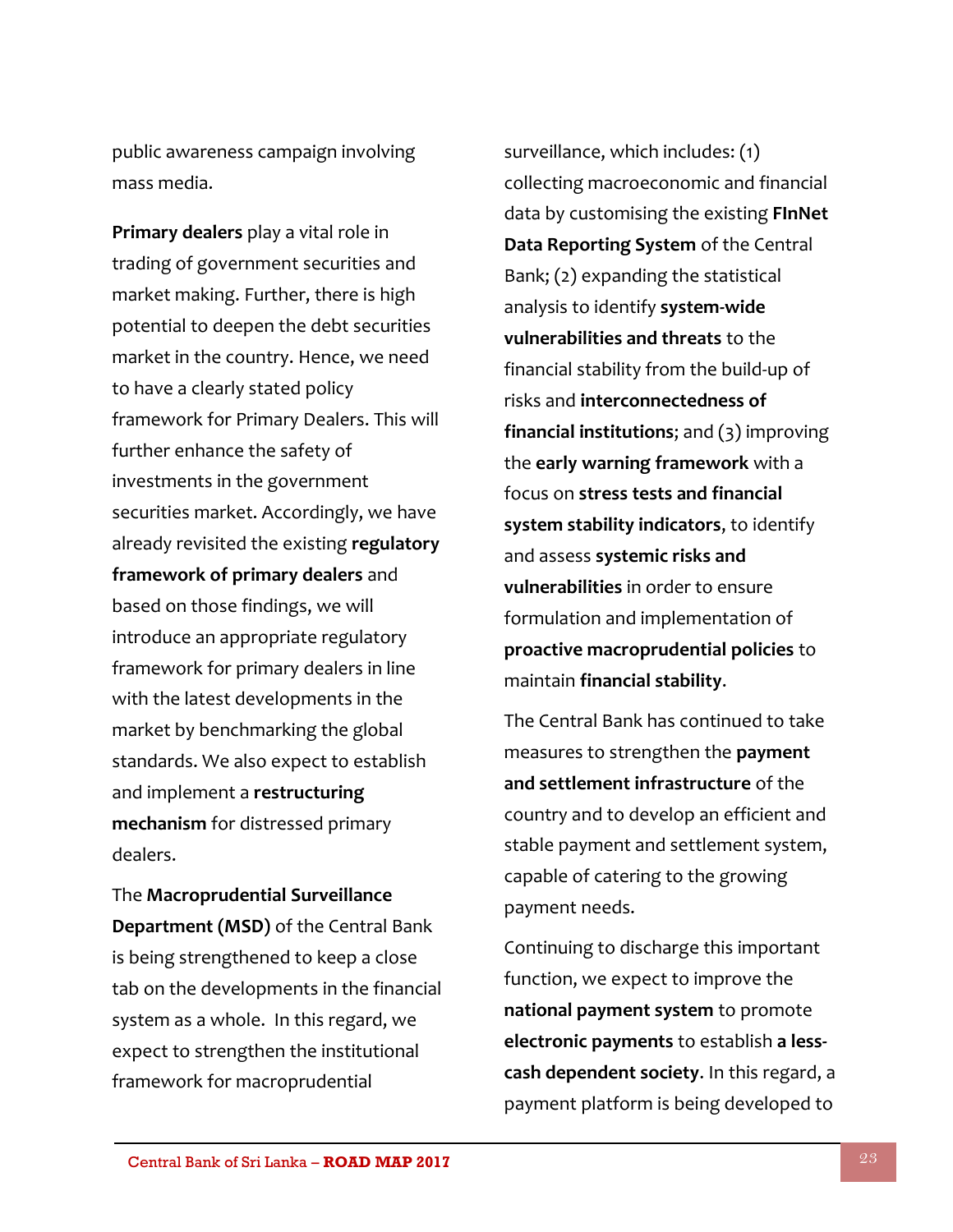effect government payments, particularly the payments to Sri Lanka Customs, through the **Common Electronic Fund Transfer Switch (CEFTS)** in real time. A **National Card Scheme (NCS)** is being introduced as a cost effective alternative to currently available international card schemes and a **Common Point-Of-Sale Switch (CPS)** is being developed to facilitate clearing and switching of payment cards issued under the National Card Scheme. A **Common Mobile Switch (CMobs)** will be implemented to ensure interoperability between mobile wallets. Further, we will **monitor the progress** of licensed banks and other financial institutions joining the **CEFTS, CPS and CMobs** and **adopt policies** with a view of increasing the efficiency of electronic retail payment systems and minimising risks associated with such payment systems.

Going forward, we will strengthen the supervisory framework and carryout onsite and off-site supervision of **licensed service providers of payment cards** and **mobile payment systems** to ensure compliance with regulations and guidelines. We also intend to introduce **Internet Banking Guidelines and Security Standards** for mobile

applications to strengthen security of electronic payments.

In year 2016, the Central Bank adopted the Cabinet approved **National Policy on Anti-money Laundering and Countering the Financing of Terrorism**. Currently, all the stakeholders are in the process of developing their internal frameworks to support the national policy on Anti-Money Laundering and Countering the Financing of Terrorism (AML/CFT).

Sri Lanka needs to strengthen the AMF/CFT regime by effectively implementing **Financial Action Task Force (FATF)** recommendations in order to upgrade the country rating. If Sri Lanka fails to achieve the expected level of compliance, the country may be considered as a high risk country, resulting in adverse implications on the financial sector.

In order to overcome such challenges and hence to ensure compliance, the Central Bank will focus on a number of strategic actions in the medium-term.

I would also like to note that the **Microfinance Act** came into effect on 15 July 2016. In line with this, the **Department of Supervision of Microfinance Institutions** (DSMI) was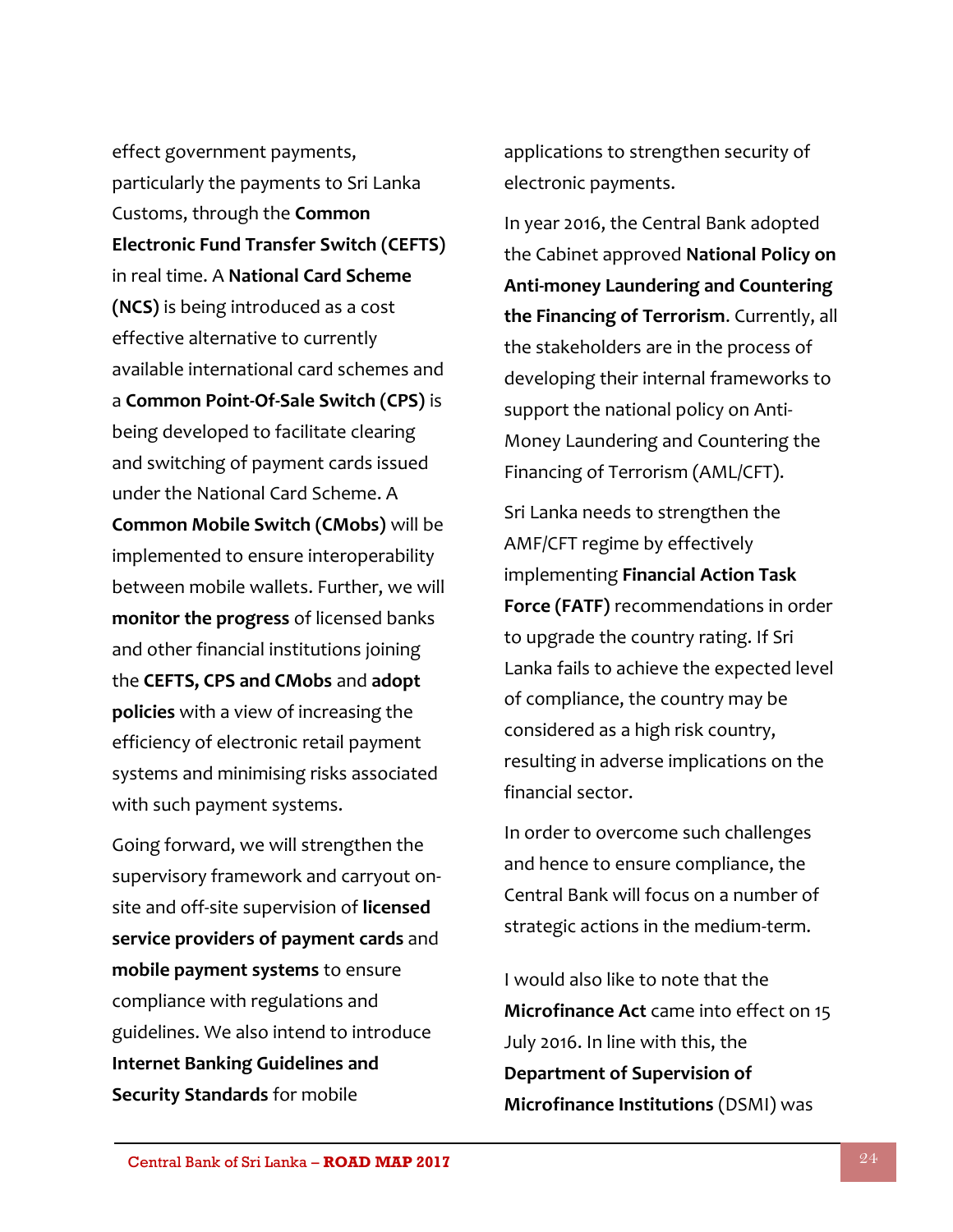established at the Central Bank of Sri Lanka to carry out the responsibilities, as stipulated in the **Microfinance Act No. 06 of 2016** and implement policies approved by the Monetary Board to ensure good governance, transparency and stability of Microfinance Institutions (MFIs).

The Central Bank is ready to receive duly completed applications from eligible companies, which would be submitted to the Monetary Board. Continuous surveillance and on-site examinations of Licensed Microfinance Companies (LMFCs) will be conducted by the Central Bank. We expect to maintain a constant dialogue with the LMFCs and increase awareness on regulations.

While we are proposing policies and plans for the financial sector, as the apex financial institution in the economy, we also need to ensure the stability, continuity and safety of our own house. In particular, it is important to foster **a risk culture within the Central Bank** as central banks are considered as the trustee of public assets.

In line with this endeavour, the Central Bank of Sri Lanka intends to continue to apply the **"Three Lines of Defense" risk** 

**management model**, where the operational managers form the first line of defense, and the Risk Management and Internal Audit Departments constitute the second and third lines of defense, respectively.

Moreover, in view of the need to build a governance and risk management framework that balances return objectives with prudent risk management and controls, **Strategic Asset Allocation (SAA)** for the international reserves, managed by Central Bank, has been developed and a new **Investment Policy Statement** has been drafted in line with it. The **Investment Guidelines** have been reviewed to reflect the revised investment criteria.

Going forward, we expect to ensure a proper **Enterprise Risk Management (ERM) Framework** for the Central Bank, which involves setting up a **new Risk Governance Structure** and developing systems and procedures to monitor financial and non-financial risks of the Bank by engaging in **risk mapping** of all departments in order to develop a **risk profile** for the Central Bank of Sri Lanka.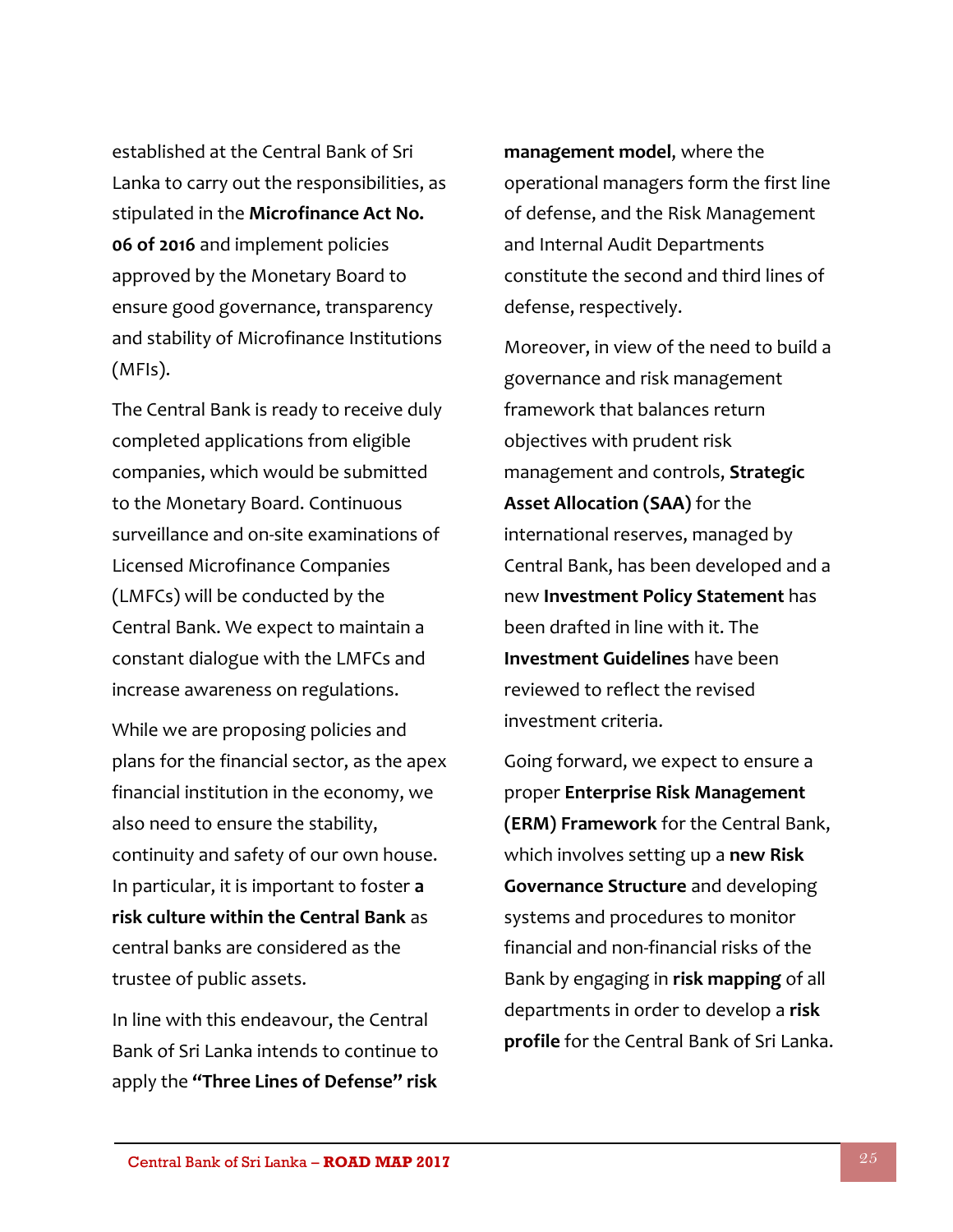#### **5. Policies to Strengthen the Broader Economy**

*Currency Management:* We want to make sure that the Sri Lankan Rupee notes and coins are available to the public in required denominations upon demand without any shortage. We plan to **develop a new mechanism for islandwide coin distribution** and arrange programmes with banks to collect the coin tills issued to the public.

In 2017, the Central Bank plans to **issue a new coin series** to reduce the cost of minting. In addition, measures are also being taken to improve the quality standards of currency notes issued by the Central Bank.

As in the past, the **currency management policy** of the Central Bank will be focused on **maintaining quality standards**. Accordingly, the Central Bank plans on **strict enforcement of law** as per the Monetary Law Act on wilful mutilation, alteration and defacement of currency notes in order to improve the quality of currency notes in circulation to reflect the image of the emerging Sri Lankan economy.

#### *Management of the Employees'*

*Provident Fund:* Employees' Provident Fund (EPF) is the largest superannuation fund of the country having total assets of Rs. 1.8 trillion. During the last year, we have introduced several initiatives to enhance the overall risk management framework and greater oversight over the organisational performance of the Fund. In addition, the completion of Phase I of the **Image Scanning Project** and the **automation of certain functions**  will improve the operational efficiency of the Fund. Going forward, we intend to strengthen the EPF operations by expanding member services to the regional level through EPF units established in the **Central Bank Regional Offices**. Initiatives have also been taken to **re-register all members with the new biometric National Identity Card** in consultation with the Ministry of National Policies and Economic Affairs.

In line with the government policy agenda, we are in the process of **reviewing investment policies** by incorporating international best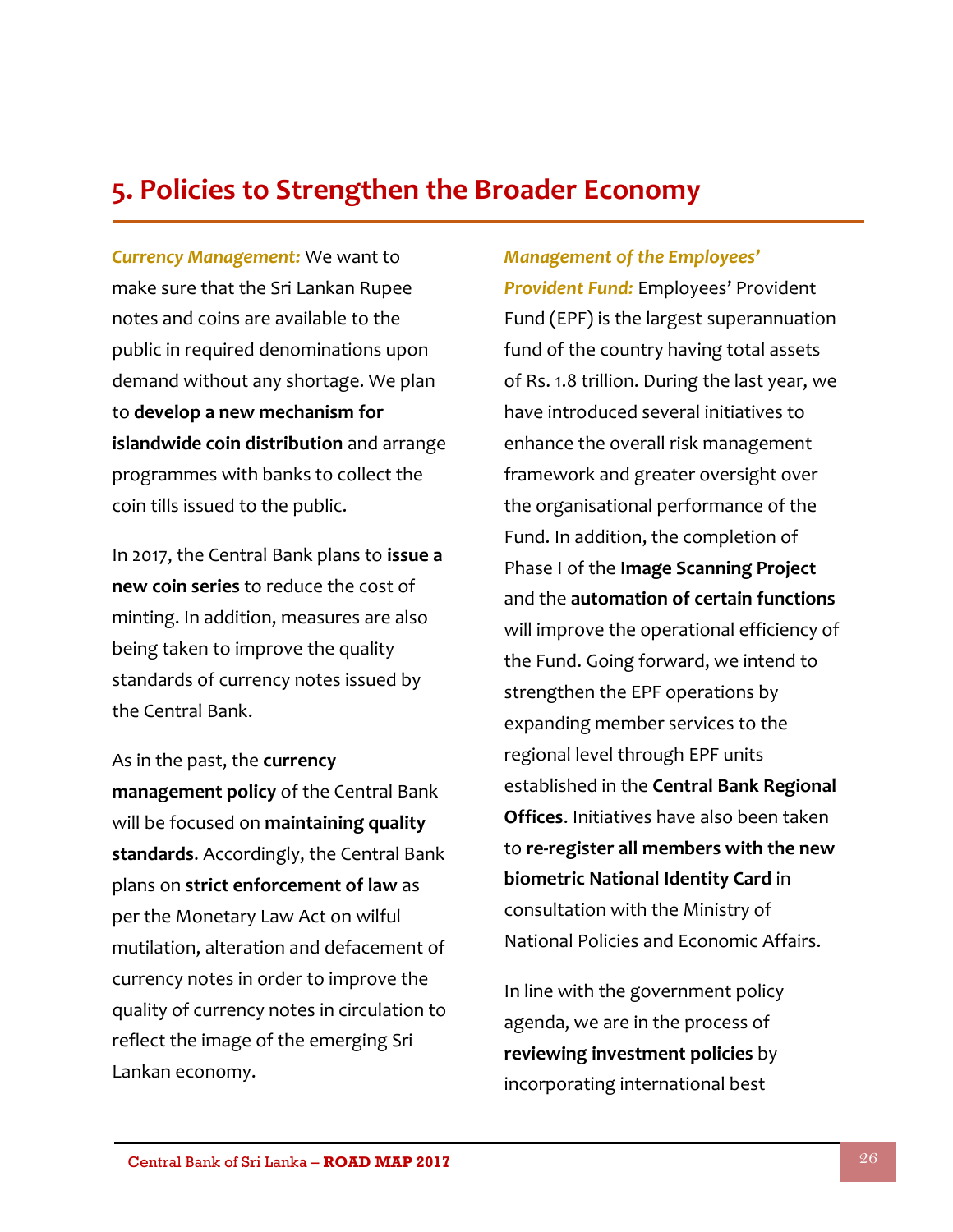practices, focusing on proper assets diversification and risk management with the assistance of the Asian Development Bank (ADB) and the World Bank.

Going forward, the EPF will also focus on the following;

- **Improving web based ICT technologies** to link employers, employees and other stakeholders
- Enhancing the quality of existing database
- Improving the efficiency of the refund payment system
- Improving awareness among stakeholders on EPF operations to improve the level of service delivery
- **Establishing e-accounts** for both employers and employees
- Introducing a **web based data** collection and contribution payment system facility to employers for realtime validation of member accounts
- **Identification of new markets and asset classes** for investments and maintaining appropriate asset allocations to generate the highest level of risk adjusted return
- **Enhancing the institutional capacity** to ensure effective and efficient fund management
- Improving the framework for **managing financial risks**

*Public Debt Management:* As you know, the Central Bank manages public debt on behalf of the government. In delivering this responsibility, we want to make sure that our debt management operations are conducted in a professional way with the highest level of integrity.

In this context, the Monetary Board has come up with a list of actions to develop the debt market and debt management operations. Some of these have already been implemented.

In July 2016, we resumed **Pre-bid Meetings** with all the primary dealers to provide them the relevant information in relation to the forthcoming auction. We hope that the availability of such market information would enhance transparency.

We are working towards publishing an **Annual Auction Calendar** with more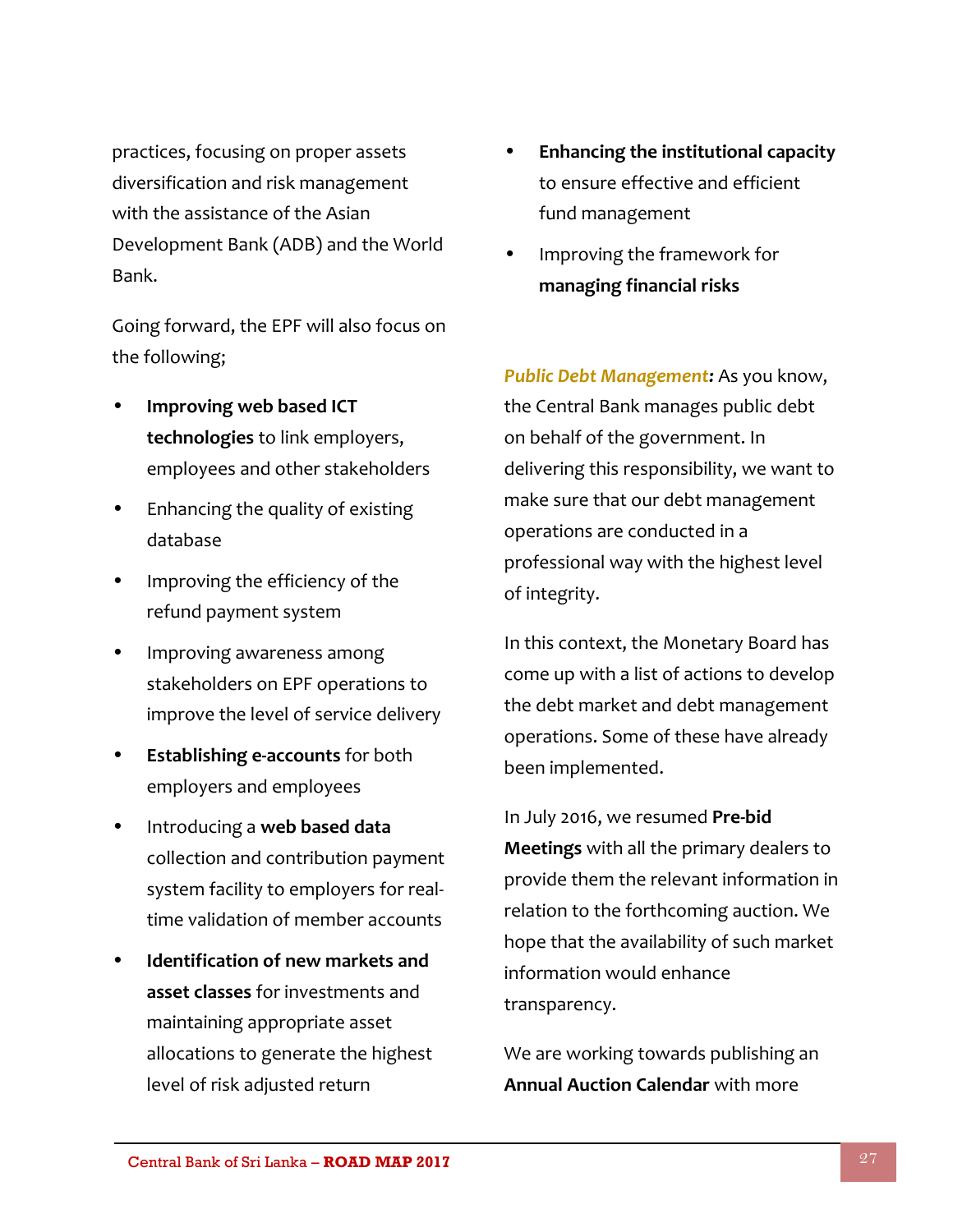information with the collaboration of the Ministry of Finance, which will be reviewed quarterly. This will enhance the transparency and predictability of the **primary auction process** in the government securities market. Such initiatives will provide the same information to all market participants thereby ensuring the availability of information on potential transactions well in advance.

Further, with the intention of enhancing the transparency of our operations, since June 2016, a decision is in place **not to accept more than the aggregated offered amount at an auction** although the Central Bank may accept less than the amount offered.

The **Bloomberg Trading Platform** has also been introduced for government securities trading. Greater price discovery and transparency in the system, as well as increased confidence, have resulted in a significant increase in the volume of trading on the platform, in the secondary market.

Further, the **Bloomberg e-Trading Platform** will be extended for repurchase transactions, and **two-way**  **quotes** will be made mandatory. This will enhance price guidance to the market and would result in increased liquidity due to price discovery and transparency.

The **Primary Auction Rules** for government securities will also be published in order to improve transparency and the standardisation of the procedures.

Meanwhile, the **current auction process**  is being reviewed, and the draft outcome of this review has been shared with the World Bank and the IMF. The Central Bank expects to get the **draft auction system** validated by these international organisations before going live with it. We hope to do this in the first quarter of 2017. We have also invited a consultant from the US Treasury to look into a number of areas, including the auction process, cashflow management and debt management strategies, as well as establishing a good database for government securities.

The possibility of **active debt management initiatives**, such as buybacks, switching and swap arrangements, which are also a part of liability management initiatives, will be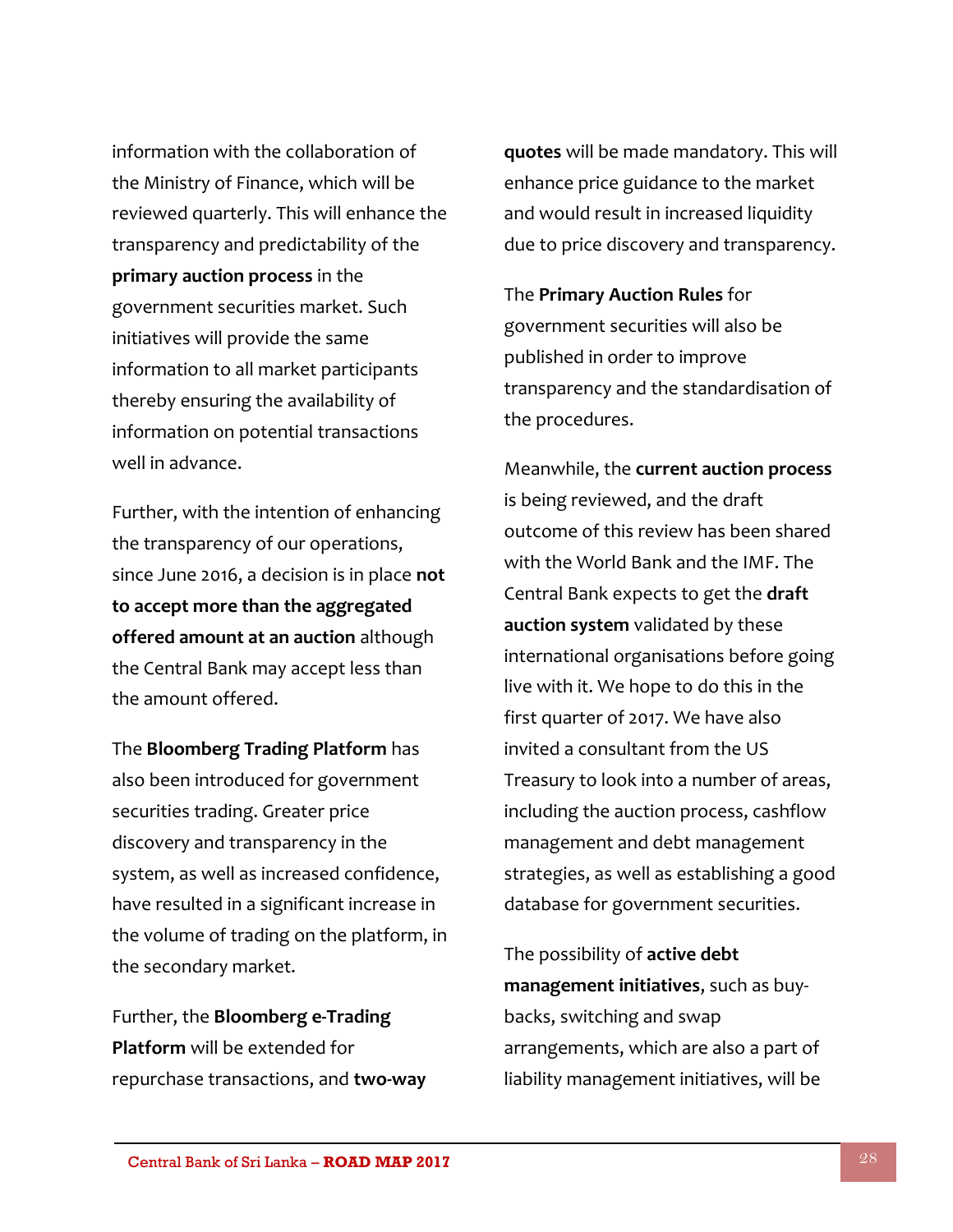explored to improve the debt management process, with changes in relevant legislation.

#### The Central Bank will establish an **Electronic Trading Platform** and a **Central Counter Party (CCP)**

arrangement for government securities along with required legal reforms to deepen and broaden the secondary market for government securities. Similarly, a mechanism to disseminate secondary market information on debt instruments will also be established through the proposed e-trading platform and the **clearing house**. Hence, we will have a **new set of operational processes** for government securities in the secondary market as well, in the near term.

The Treasury is already in the process of studying the possibility of implementing **liability management** for US dollar as well as Rupee denominated borrowings. The Central Bank will work closely with the Treasury in this process.

We should access the **international capital market** when market conditions are favourable to Sri Lanka to build a buffer to avoid unwarranted domestic market pressure due to limited resource availability. This would broaden and

diversify the **foreign investor base** as well. We have already seen growing confidence in the currency among some large international investors, which means that in the near future, we should be able to issue international bonds in rupees, which would minimise our exposure to exchange rate movements. In this endeavour, we are working to cooperate with the **Euroclear System** to facilitate us to trade our bonds in their system in the future. Such an initiative will increase the efficiency and effectiveness of settlement for investors and increase the pool of savings available for investment in domestic securities.

There will be a new **Public Debt Act.** A team of professionals is consolidating all the statutes relating to debt management and a **separate Debt Management Unit** is being set up at the Ministry of Finance.

This, in our view, is a positive development, because for years now, the Central Bank has had to cope with the conflict of interest of trying to conduct an independent monetary policy while at the same time, raising funds for the government as cheaply as possible. This conflict of interest **poses challenges to the monetary policy**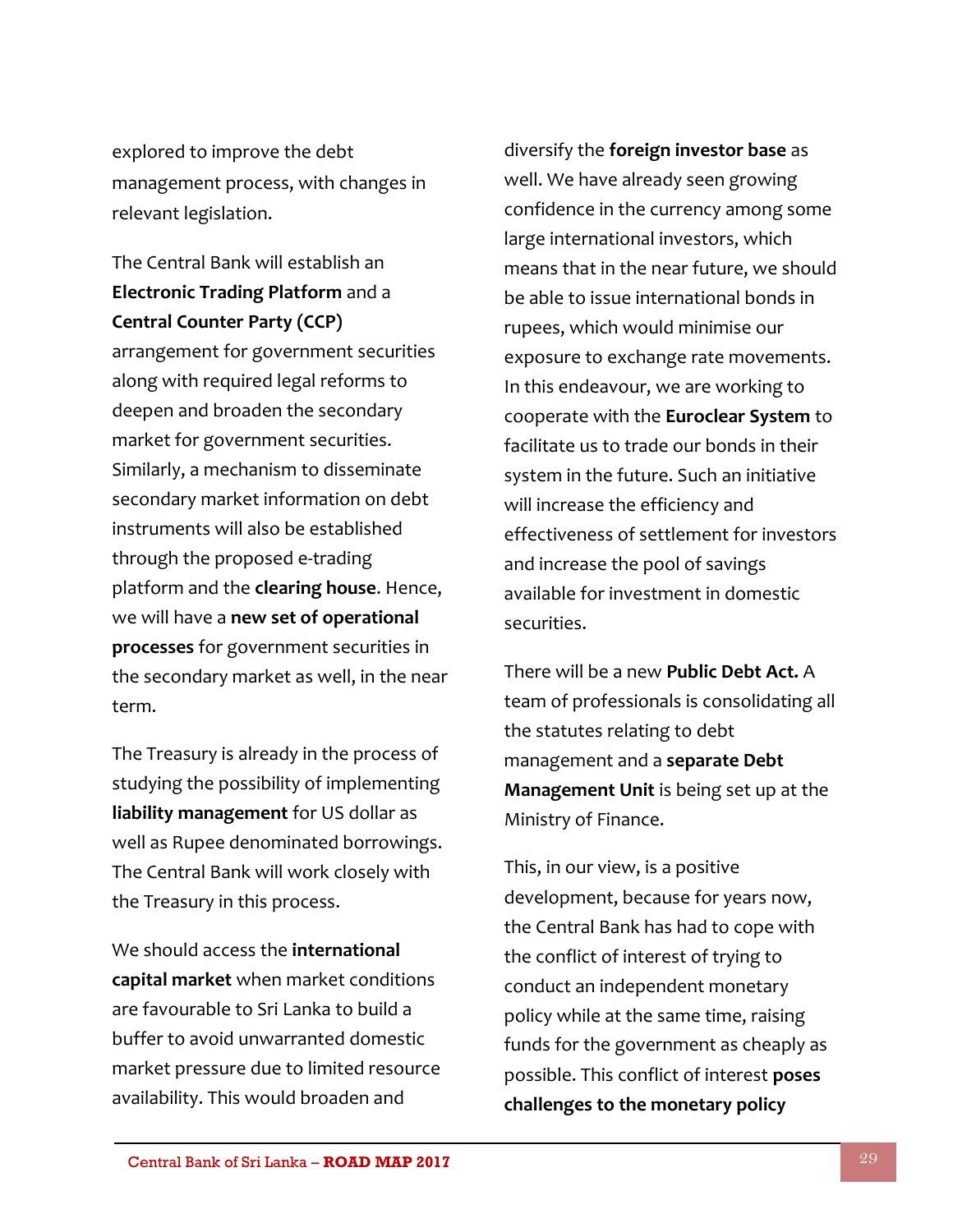**conduct of the Central Bank**. Therefore, taking away the debt management function would enable the Central Bank to have a greater room to manoeuvre to conduct an **independent monetary policy**.

*Foreign Exchange Management:* With a view to further relaxing foreign exchange transactions, the Central Bank has implemented several new policy measures in the recent past with the support of the government. We want to emphasise that all our policy measures are in line with the current policy stance to promote the competitive advantages of Sri Lanka in global business activities resulting in the enhancement of investor confidence, strengthening of foreign reserves and stabilising the foreign exchange market.

The government has identified that it is timely to have a new **Foreign Exchange Act**. As proposed in the Budget 2017, the new Foreign Exchange bill will be presented to the Parliament during 2017.

In addition, the Central bank is in the process of **further relaxing foreign exchange transactions.**

*Regional Development:* The Central Bank, as the agent of the Government of Sri Lanka, implements a number of concessionary development credit schemes through Participating Financial Institutions (PFIs), with a view to uplift living standards to enhance financial literacy as well as financial inclusion, and to ensure balanced regional growth and equitable development.

 *A New Loan Scheme for the Micro, Small and Medium Scale Enterprises (MSMEs):* A **new loan scheme for the MSME sector development** and employment generation has been designed jointly by the Central Bank and the Ministry of National Policies and Economic Affairs. It constitutes a government-led support mechanism to address financial, technical, marketing and entrepreneurship needs, especially of youth and young graduates, women and differently abled people. The unique feature of this Scheme is the inclusion of a special grant element for start-up enterprises to meet the initial expenses. The maximum amount of the grant will be Rs. 50,000 and the maximum loan amount of Rs. 250,000 will be given at an interest of 5.5 per cent per annum. The Scheme intends to allocate Rs. 4.0 billion to the needy sectors of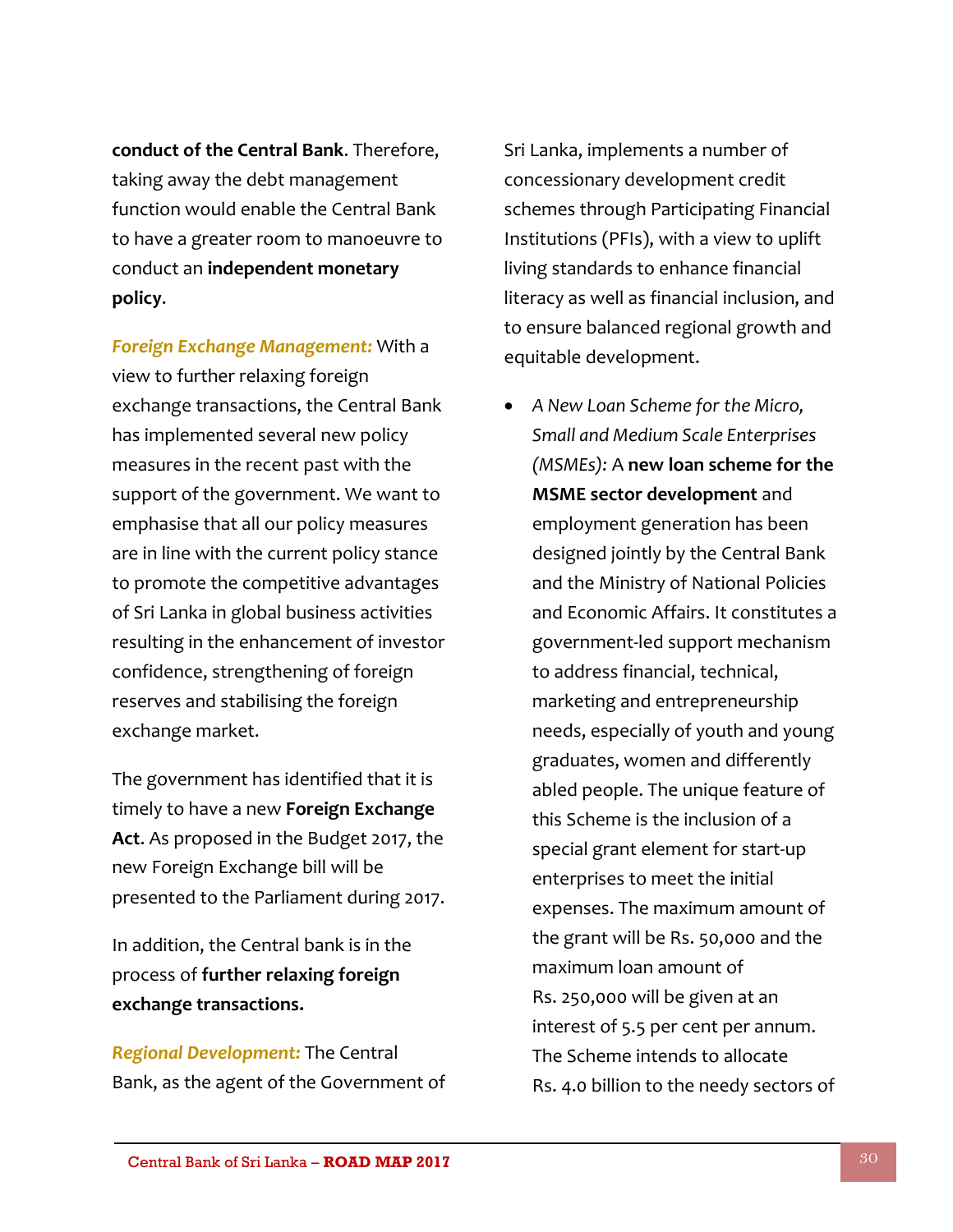the economy and is expected to commence in January 2017.

- *National Strategy for Financial Inclusion:* Based on the findings of the Financial Inclusiveness Survey (FIS), a comprehensive draft of **National Strategy for Financial Inclusion** will be developed considering the contemporary national financial inclusion strategies of peer countries. The views of domestic stakeholders, obtained through continuous dialogue, will be considered in drafting the proposed national strategy.
- *Promoting Commercial Scale Organic Agriculture and Dairy Entrepreneurship:* Addressing the increased concerns of the public and the government on organic agriculture, mainly due to the multiple benefits that accrue from it, the Central Bank expects to promote commercial scale organic agriculture and dairy entrepreneurs through the establishment of **formal agribusiness societies** and **multi-stakeholder enterprises**.
- *A Loan Scheme for Promoting Rooftop Solar Power Generation:* A new loan scheme, funded by ADB, will be

implemented with the collaboration of the Ministry of National Policy and Economic Affairs, Ministry of Power and Renewable Energy, Sustainable Energy Authority and other stakeholders, with the intention of **promoting rooftop solar power generation** in the country.

 *Promoting Green Financing:* In addition, the Central Bank will promote **Green Financing** through enhancing awareness to encourage enterprises to protect the environment, conserve resources and to achieve carbon neutrality. Banks will also be encouraged to provide financial facilities to green enterprises with the intention of protecting the environment.

In line with the international appetite to promote green financing, the Central Bank has also joined the **Sustainable Banking Network (SBN)** of the **International Finance Corporation (IFC)**, which is a knowledge and capacity building platform for financial regulators and banking associations of emerging markets on sustainable finance. As a member of the SBN, we would focus on sustainable banking practices to help banks to effectively manage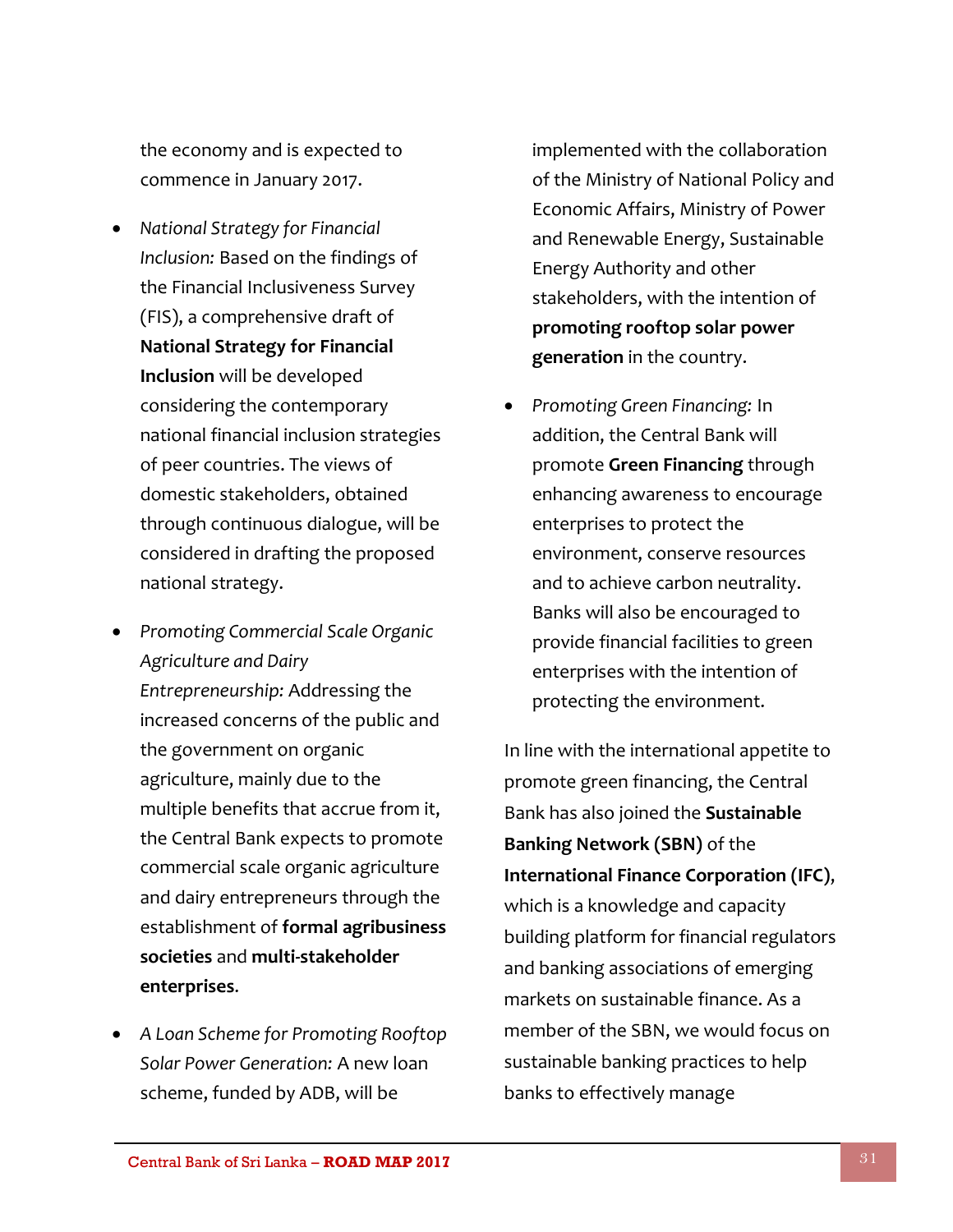environmental and social risks in the projects they finance and support businesses that are greener, climate friendly and socially inclusive. As an important step towards sustainable

finance, with the support of IFC, we intend to conduct a workshop for the senior staff of banking institutions in Sri Lanka during the first quarter of 2017.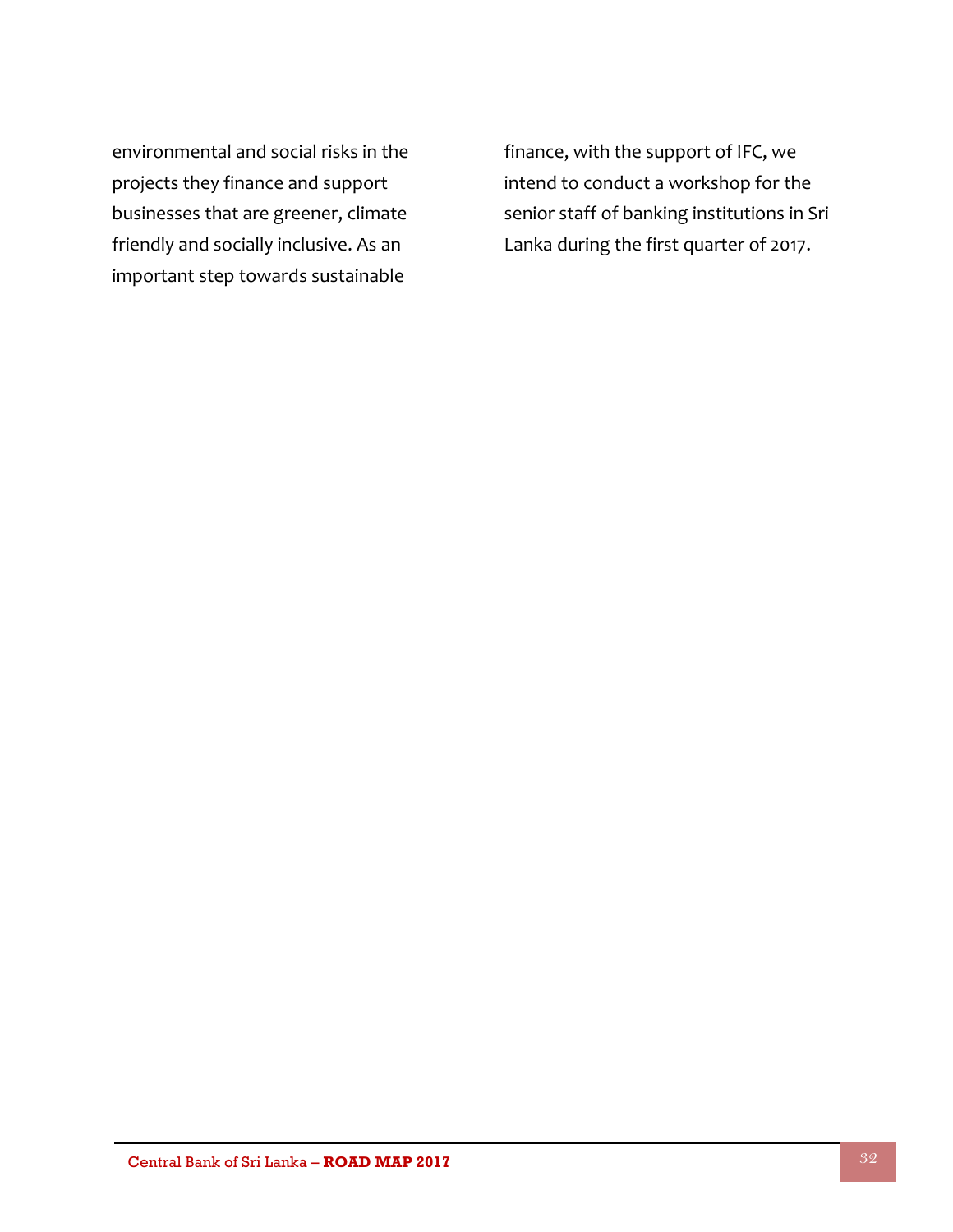## **6. Concluding Remarks**

#### Ladies and Gentlemen,

I hope the policies and the outlook unveiled in this Road Map will be a catalyst in planning your activities and formulating relevant policies in the period ahead. At the same time, I would like to mention that we would not be hesitant to introduce new policies and plans depending on the requirements of the economy and as contingencies arise. Such initiatives would be adopted with necessary consultation and will be clearly communicated to the stakeholders.

Now, let me conclude this statement by emphasising some important points.

It is clear that stability in the economy is broadly on track as evident in the improving macro-fundamentals. As the monetary authority and the apex regulator of the financial system of Sri Lanka, **we are making our best efforts to ensure stable economic conditions on a sustainable basis.**

Some of these policies may be perceived as painful in the short run, but they are meant to strengthen medium-term **stability of the economy.** This is crucial for the long-term prosperity of all Sri Lankans.

As an agent for stability, the Central Bank would continue to play its role through **clear and consistent policies** to **ensure overall macroeconomic stability in the country**. The frameworks that are being developed are intended to support this.

Our role in relation to the country's economic performance is primarily as a facilitator. As a facilitator, we would continue to support the new growth model of the government, which focuses on the central role of the private sector.

Our policies aim at supporting the **overall thrust of the government** to promote investments, domestic and foreign, and enhance exports. To this end, we would be contributing through our efforts to improving the investment climate and facilitating trade, thereby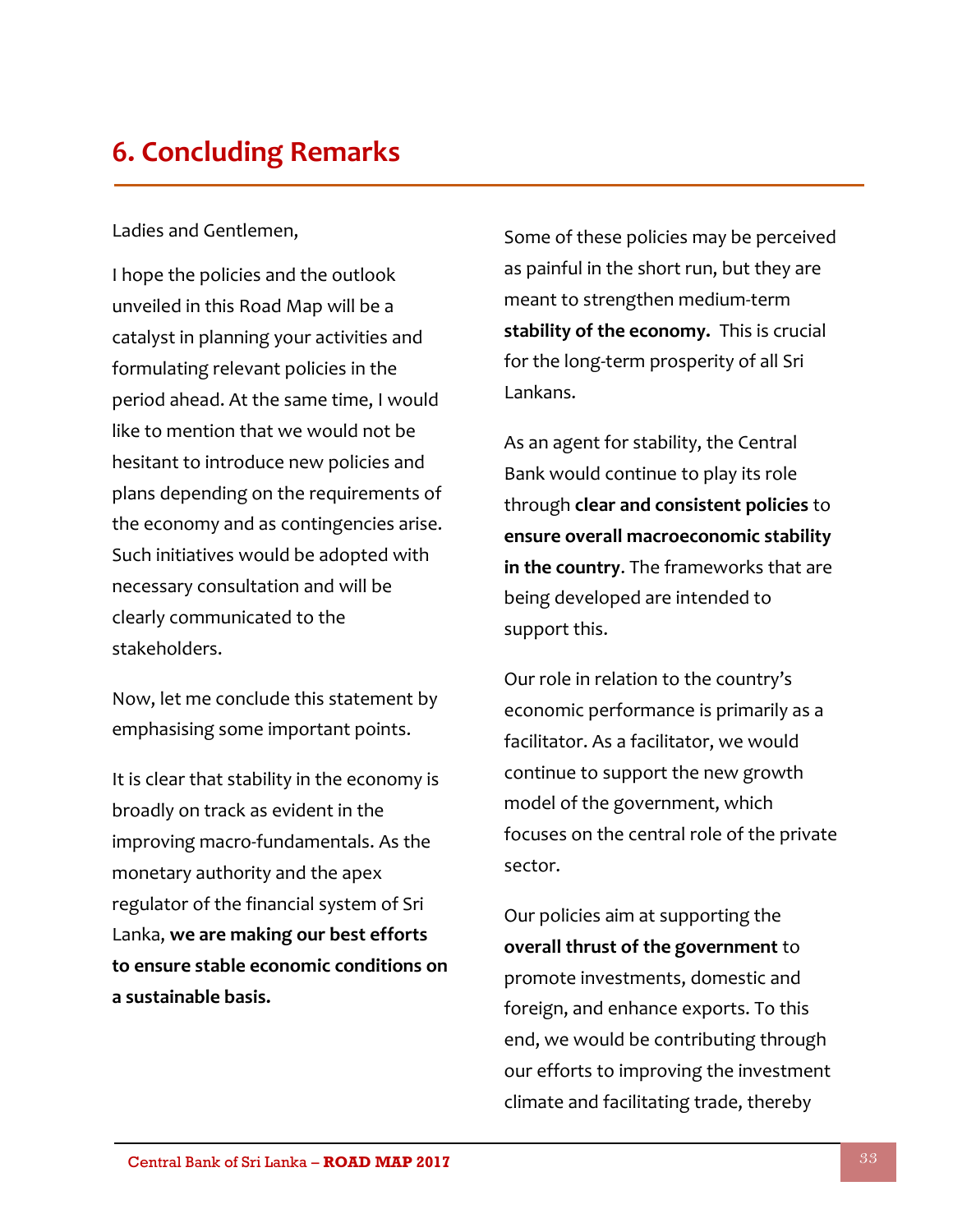creating the conditions to harness the benefits of the investment-trade nexus.

In this context, I believe the initial impetus **to harness the country's considerable potential** must come from the domestic private sector, particularly in the next year or two. The **Megapolis Development Project** as well as **Master Plans**, that have been drawn up by the government for the **development of Hambantota, Trincomalee and Kandy**, and various regional development programmes **will open up tremendous investment opportunities for both domestic and foreign investors**.

We are also mindful that while the overall development thrust is on track, there exists disparity in the incidence of poverty across the provinces and districts, despite the progress that has so far been made in reducing overall poverty in the country. Recognising the urgent need to pay attention to this, the government has declared 2017 as the "**Year of Alleviating Poverty**" to eradicate poverty in all its forms from Sri Lanka in line with the **Sustainable Development Goals (SDGs)**.

Priority needs to be attached to **equitable and inclusive growth**, which is key to achieving this objective. Hence, the Central Bank will continue its role in regional development to complement these efforts. Special attention will be paid to enhancing **financial literacy** as a means of promoting inclusion.

I should also mention that the government has announced its intention to **restructure the Central Bank**. We would very much welcome a constructive restructuring process, which would **upgrade processes** and **result in the reform** of the Monetary Law and Banking Acts, particularly to give greater powers to the Central Bank to regulate the financial system. We are confident that **such moves would be instrumental in enhancing the credibility of the Central Bank, while preserving the independence it needs to perform its roles effectively.** 

Before concluding, let me express my sincere gratitude to a number of people who are instrumental in supporting our efforts to achieve economic and price stability and financial system stability as well as to deliver our agency and ancillary functions. I am grateful, to His